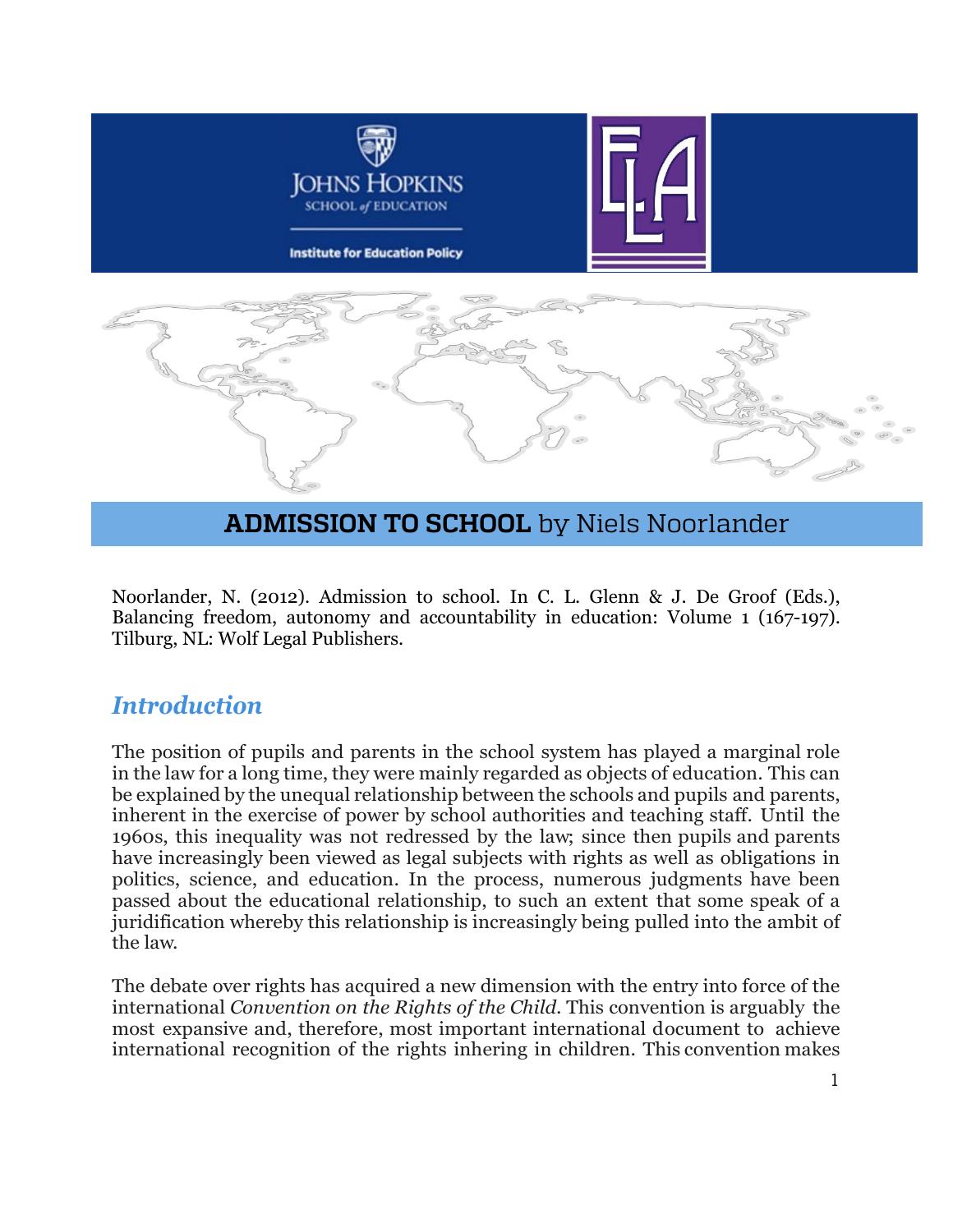provision for both protection and participation rights.[1](#page-29-0)

The central theme of this chapter is the admission of pupils to school, for which educational rights can be of great importance. The right of all children to an education is clearly set out in Article 28 of the *Convention on the Rights of the Child*. Yet, since not all member states are immediately capable of carrying out this provision, the Convention includes a principle of progressively moving to achieve this goal, starting with primary education that is free and compulsory. In addition, member states are required to encourage the development of various forms of secondary and higher education accessible to all on the basis of capacity.

Article 2 of Protocol 1 of the *European Convention for the Protection of Human Rights and Fundamental Freedoms* (ECHR) is in Europe the most relevant human rights statute with regard to the right to education. It states that nobody can be denied the right to education. Article 2 provides for the right not to be denied an education and the right for parents to have their children educated in accordance with their religious and other views. The right to education is also laid down in Article 13, section 13, part 1 of the *Convention on Civil and Political Rights*, Article 28, section 1, of the *Convention on the Rights of the Child* and in Article 14 of the *European Charter of the European Union.*

Based on freedom of school choice, parents are free to choose a public or a private school for their child. Admission to school constitutes an essential decision for the legal position of the learner and gives the pupil the status of 'student within the school'. After admission starts a legal relationship with the board of the school, which establishes a complexity of rights and obligations. The mirror image of admission is removal. The removal ends the legal relationship between the pupil and the school board. Within most educational systems admission to a public school creates a legal relationship under public law, while admission to a private school usually results in a legal relationship under private law. This chapter describes legal aspects of admission in five countries: Belgium, England, Germany, the Netherlands and South-Africa.

In the discussion of each country the same pattern is used. Because admission is often linked with the Constitutional basis of the educational system, the Constitutional principles that might be of interest for the admission right are explained first. It involves the neutrality of public education, freedom of education, the right to education and the principle of non-discrimination. Then admission to public schools is expounded. In this context after the outline of a general framework I discuss the selection of pupils when the school's absorption capacity is exceeded and selection based on suitability for teaching. Finally I will discuss admission to private (denominational) schools.

#### *Belgium*

Belgium is a Federal State made up of Communities and Regions (article 1 of the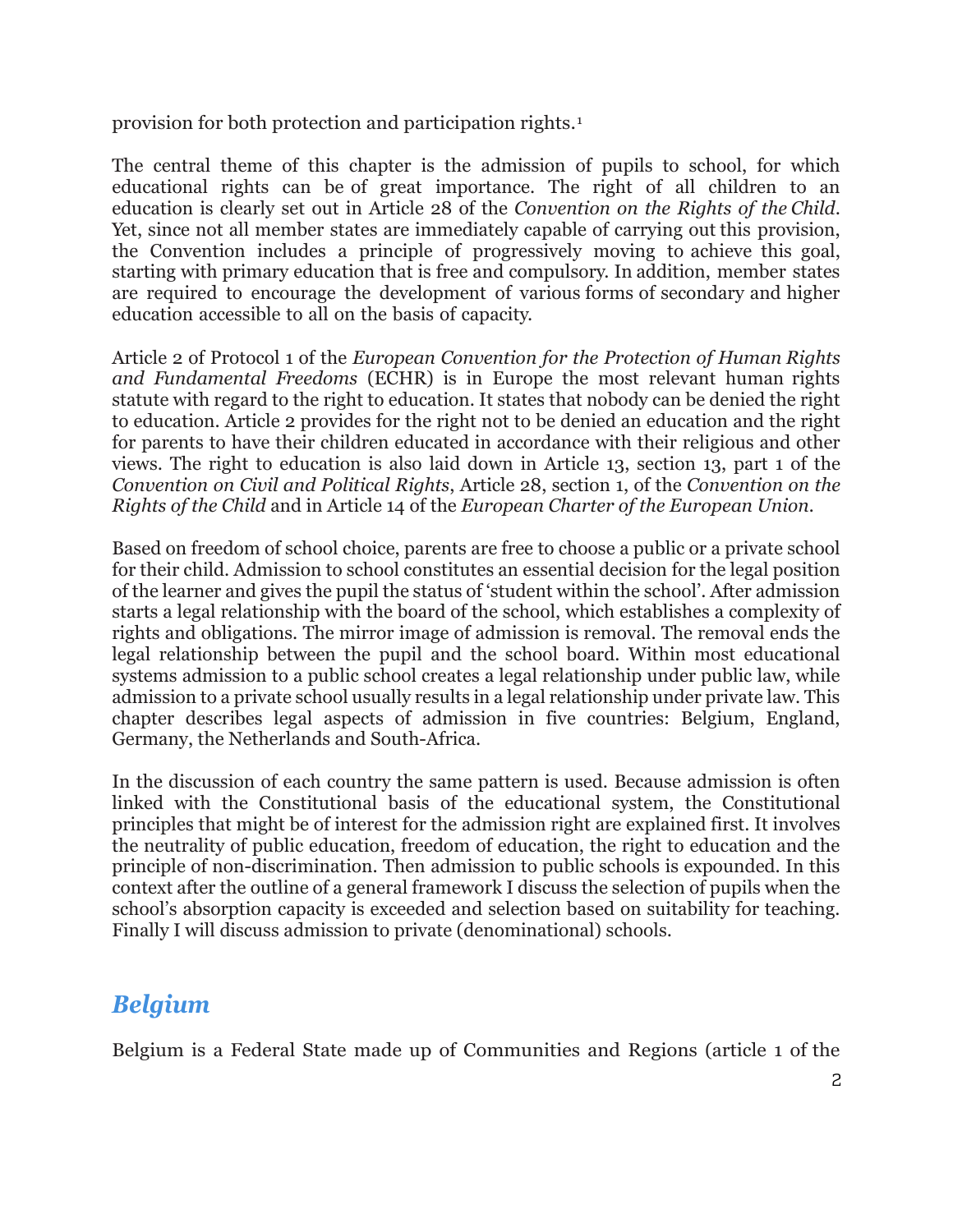Belgium Constitution). This paragraph discusses especially the legal side of admission in the Flemish community.

In Flanders traditionally education in schools is divided in three ´networks´ (schoolnetten): *Official Subsidized education*, *Community education* and *Free Subsidized education*.

Official Subsidized Education and Community education are both ´Official education´ which is *public* education.

The type of school board determines the network a school belongs to. Official S ubsidized education is education organized, sponsored and controlled by local authorities and subsidized by the Flemish Community.

Community education are established and arranged by the communities, but the Flemish community, using article 24.2 of the Constitution, has founded a national autonomous body, that organizes in the name of the Flemish Community, community education. Of course they are financed by the Flemish Community. This serves about 15 or 20 percent of the Flemish school population.

Free Subsidized education is education that is set up by private persons or institutions and subsidized by the Flemish Community. The school board is in most cases a not-profit association. There is confessional Free Subsidized education, which is based on a religion, such as Catholic, Protestant and Islamic. They have a certain freedom in offering curricula and teaching methods. As long as they conform to the conditions of the Flemish community, these schools receive a subsidy at the same level as community schools. In addition, there is Free Subsidized non-confessional education. The education of these school is not based on a religion. Often these are 'method schools', such as Steiner schools and Montessori education.

Belgium is a neutral state with a quasi-separation of state and church. The Belgian Constitution has no article that explicitly forces separation of Church and State, but in the educational article the neutrality of community education is specified in article 24 1.3 of the Constitution, stating:

The Community organizes neutral education. Neutrality implies notably the respect of the philosophical, ideological, or religious conceptions of parents and pupils.

To official schools some neutrality requirement applies: official schools have the duty to offer optional instruction in the officially recognized faiths and philosophies of life and to respect the beliefs of every family with children in the school.

Article 24 subsection 1.1 of the Belgian Constitution provides that education is free, that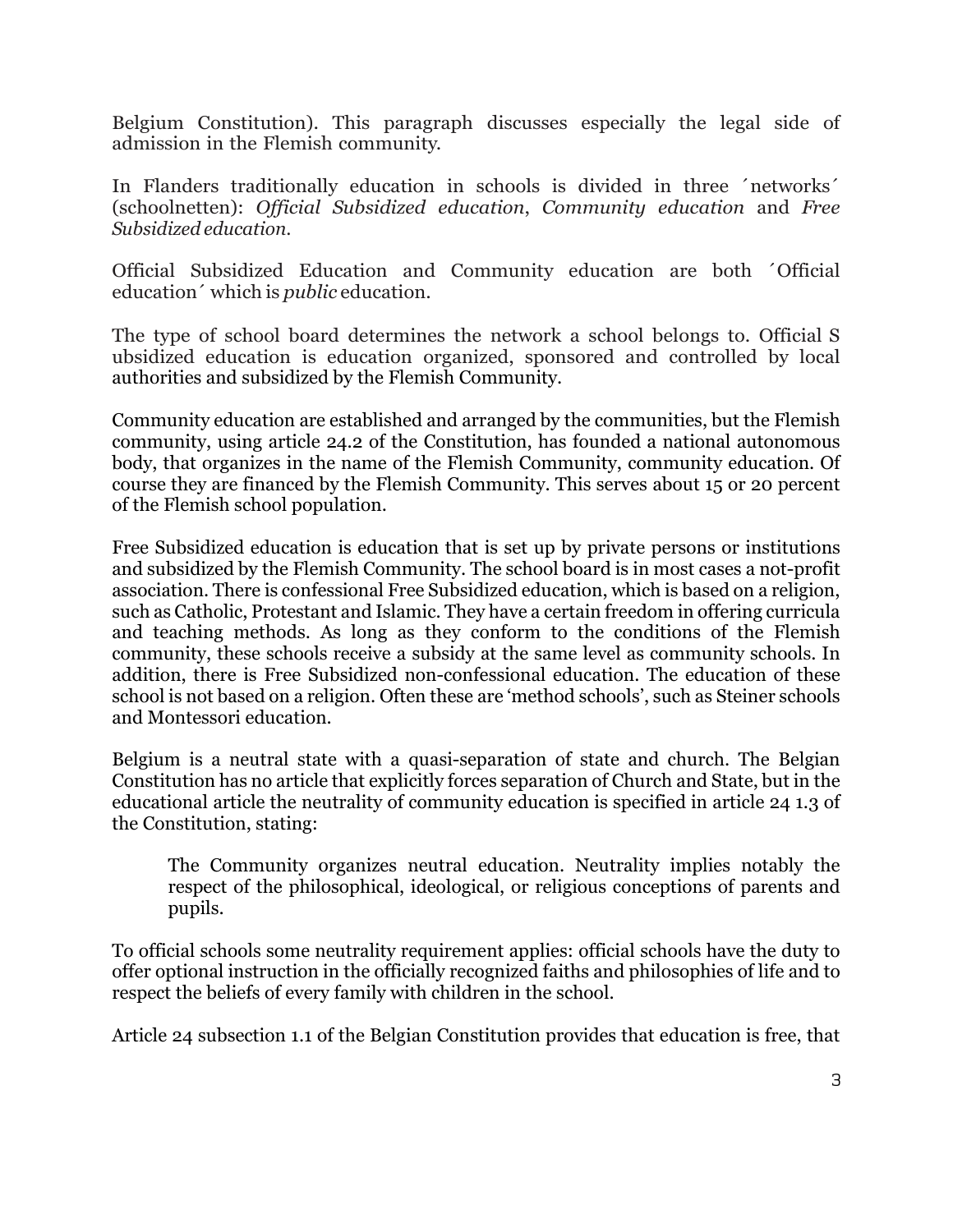any preventative measure is forbidden and that repression of offenses is governed by law or decree. The freedom of education secured by article 24 does not merely guarantee the right to set up schools, and therefore to choose between them, based on different denominational or non-denominational ideologies. In addition, it guarantees the right to set up schools which define their identity by means of one or the other teaching concepts of education trends.[2](#page-29-1) In Belgian literature the legal norm that provides that education is free is called the active freedom of education. As a supplement to this, the Belgian constitution formulates a right to education. This is called the *passive* freedom of education.

In article 24 subsection 3 of the Belgian Constitution the right to education is adopted:

Everyone has the right to education with the respect of fundamental rights and freedoms. Access to education is free until the end of mandatory schooling.

This right to education includes a right to free school choice that extends to all educational branches, including denominational education. The principle of freedom of school choice, as expressed in this article, is in particular significant for the device of the system of education facilities. For example, when a decree sets too strict standards, with the result that the freedom to establish new educational institutions is limited, then this also threatens the freedom of choice of the parents. According to the Council of State such an obstacle to the freedom of choice of the parents has to be justified by the legislator, while the Court of Arbitration connects the freedom of choice to the pedagogical and organizing freedom of the school board on the one hand and to the right to subsidy, on the other hand.[3](#page-29-2)

Article 10 section 2 of the Belgium Constitution enshrines the equality principle. It provides in the first sentence that Belgians are equal before the law. This principle has been specified with respect to education in article 24 section 4 of the Constitution. It states:

All pupils or students, parents, teaching staff, or institutions are equal before the law or decree. The law and decree take into account objective differences, notably the characteristics of each organizing authority, that justify appropriate treatment.

#### *Admission to state schools*

Article 24 section 1.2 of the Constitution enshrines the freedom of school choice: "The Community offers free choice to parents". With the advent of the *Equal Opportunities Decree*, freedom of school choice was provided a very strong basis in Flanders. In 2002, the Equal Opportunities Decree, better known under the name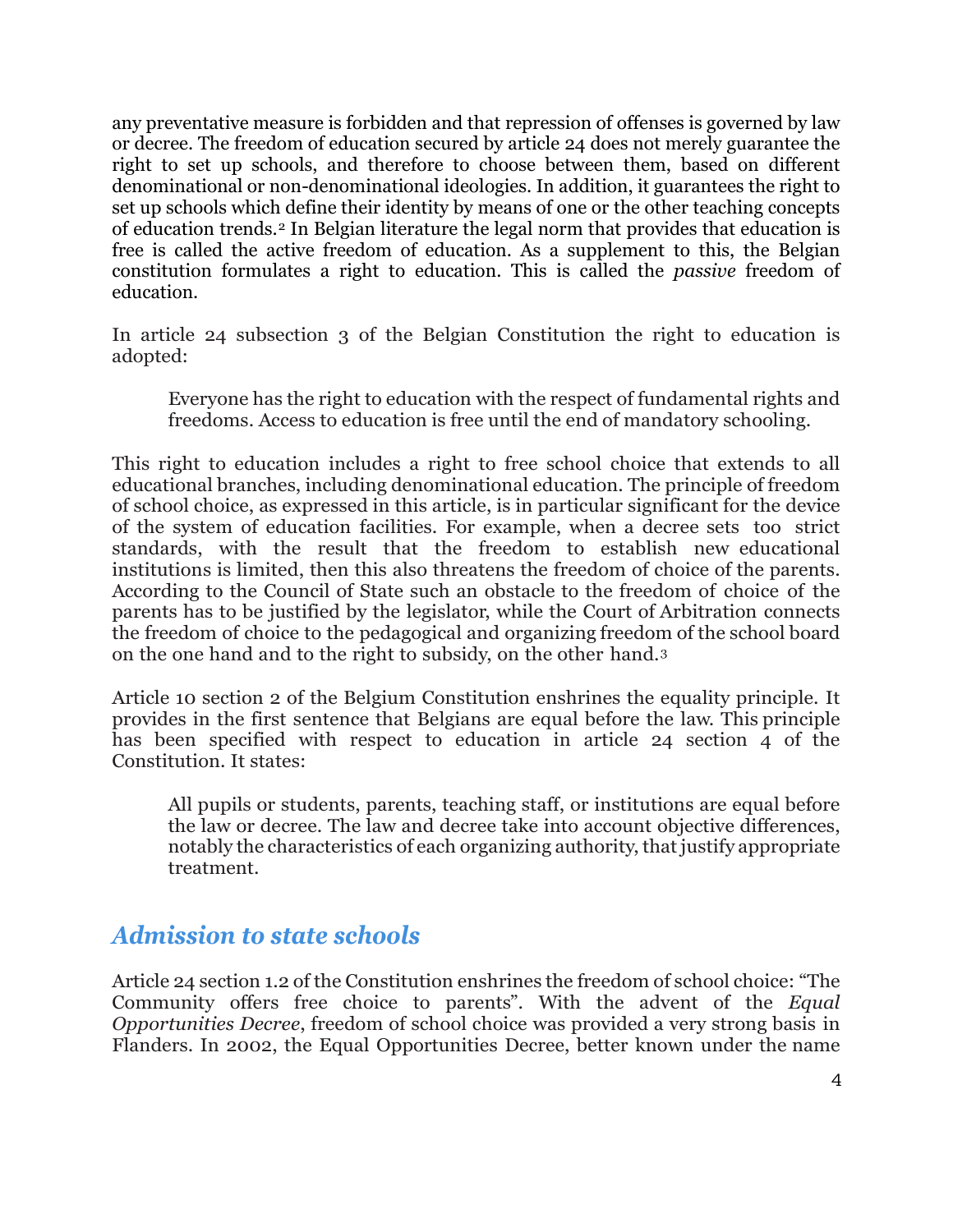(D)GOK, was enacted. Article I-3 DGOK-I defines the main objectives of theDGOK-I Decree:

The provisions of this decree must be read in the light of realizing optimal learning and development opportunities for all pupils, avoiding exclusion, segregation and discrimination and promote social cohesion.

Hereby DGOK-I strives to strike a balance between, on the one hand, a strong right in freedom of school choice, and, on the other hand, countering segregated schools.[4](#page-29-3)

In chapter III of the DGOK-I a fundamental right to register in the school of choice, for the parents and the pupil (from 12 years) is introduced. On the basis of article III. 1 § 1 DGOK-I every child has the right to enroll the school or location which is chosen by the parents.

Theregistrationdependsuponacceptanceofthe*pedagogicalproject*ofthe school. The Flemish Minister of education stipulates that parents who agree with the pedagogical project of the school and the school rules cannot be placed on a waiting list.[5](#page-29-4) This is a system of first come, first served. For this reason no reserve places are held for brothers or sisters, children from the neighbourhood, or migrant children. The only thing that could be done within this system is to encourage timely enrollment.[6](#page-29-5)

While the *Equal Opportunities Decree* contains for every child the right to enroll in the school which is chosen by the parents, admission conditions can only be set by law. For primary education admission conditions are adopted in the *Decree on primary education*. The most important article is article 13. Article 13 section 1 of the Decree Primary Education provides:

To be admitted to primary education a pupil has to be six years for January 1 of the current school year. If he has not yet reached the age of seven years, or will reach for January 1 of the current school year, he must also meet one of the following conditions:

- (1) have been registered the preceding school year in a Dutch-speaking school for pre-primary education recognized by the Flemish Community and during that period have been present for at least 220 half days;
- (2) comply with a test of knowledge of Dutch. The Flemish Government ascertains the contents of that language test;
- (3)have proof that he has enjoyed the previous school year education in a Dutch-speaking educational institution from a Member State of the Dutch language Union.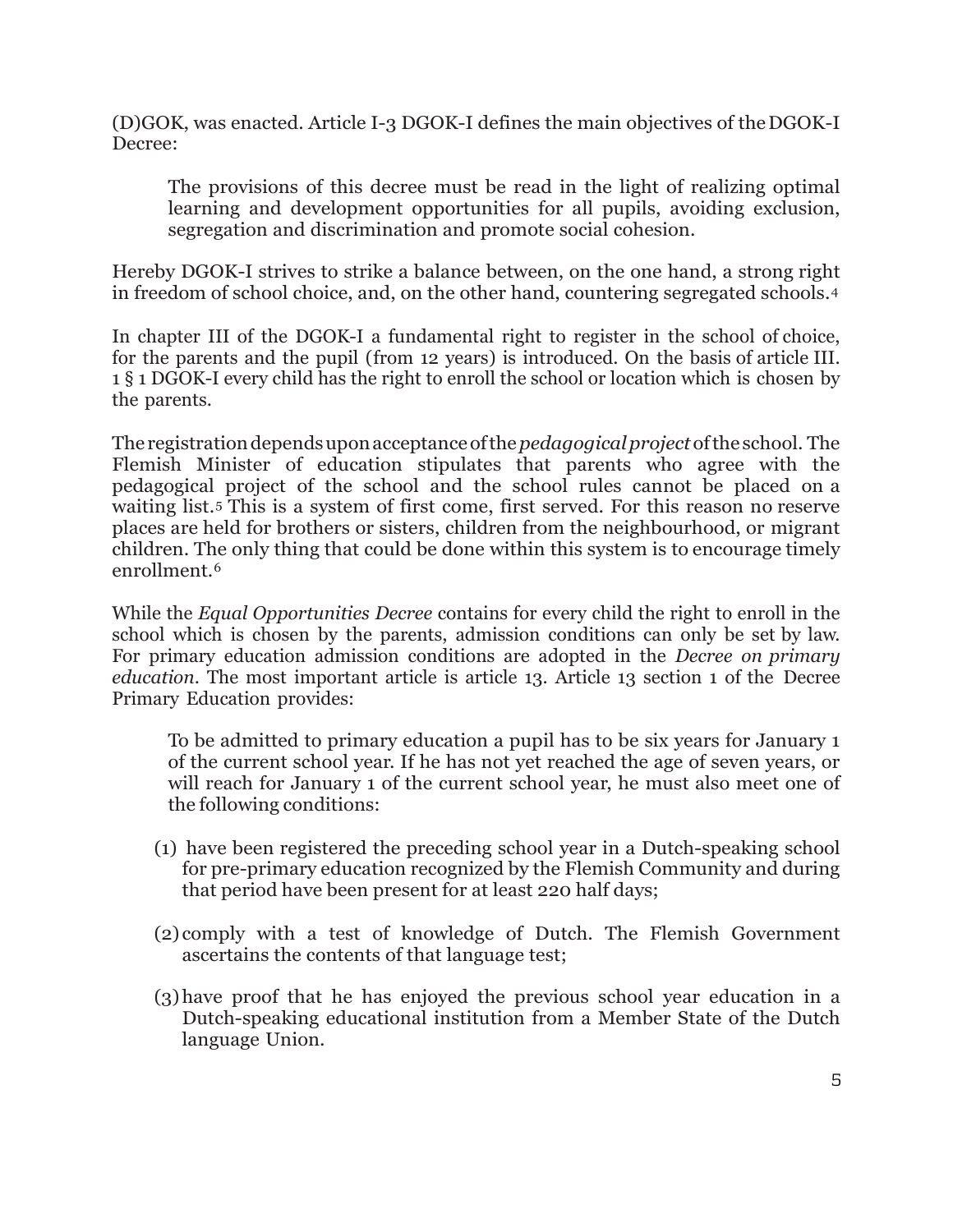In secondary education, admission conditions are laid down in the Decree on Secondary Education. The most important condition is the obligation of having a certificate of a successful completion of primary education. On this main line some exceptions apply.

### *Admittance to denominational schools*

Despite the freedom of education, since the *Equal Opportunities Decree* (even) a 'free' (independent) school has the obligation to admit any pupil when its parents ask for and subscribe to the educational project of the school. According to article III. 1 § 1 DGOK-I third sentence the enrollment will be taken after consent of the parents with the educational project of the school and the school regulations.

The Legislation Section of the Belgian Council of State and the constitutional court of Belgium, the Court of Arbitration, paid attention to the question whether the basic right to register is compatible with freedom of education. Both are of the opinion that the registration duty as regulated in the Decree does not conflict with freedom of education.[7](#page-29-6)

## *England*

Education in England is overseen by the Department for Education in relation to schools, and the Department for Business, Innovation and Skills in relation to higher education. Local authorities (LAs) take responsibility for implementing policy for public education and state schools at a regional level. The education system is divided into nursery (ages  $3-4$ ), primary education (ages  $4-11$ ), secondary education (ages  $11-18$ ) and tertiary education (ages  $18+$ ).

The educational system includes state schools and non-state schools. All children in England between the ages of five and 16 are entitled to a free place at a state school. They are all regularly inspected. Local authority maintained schools are required to follow the *National Curriculum*. Academies and free schools do not have to follow the national curriculum, though many do in most respects: they are state schools though independent of the local authority in which they are located.

Approximately 7 percent of schoolchildren in England attend privately run independent schools, commonly called 'private schools', whilst private sixth forms are attended by around 18 percent of students. Independent schools do not have to follow the National Curriculum, and their teachers are not required or regulated by law to have official teaching qualifications. However non-state independent schools are regulated by statute and delegated legislation and subject to inspection by the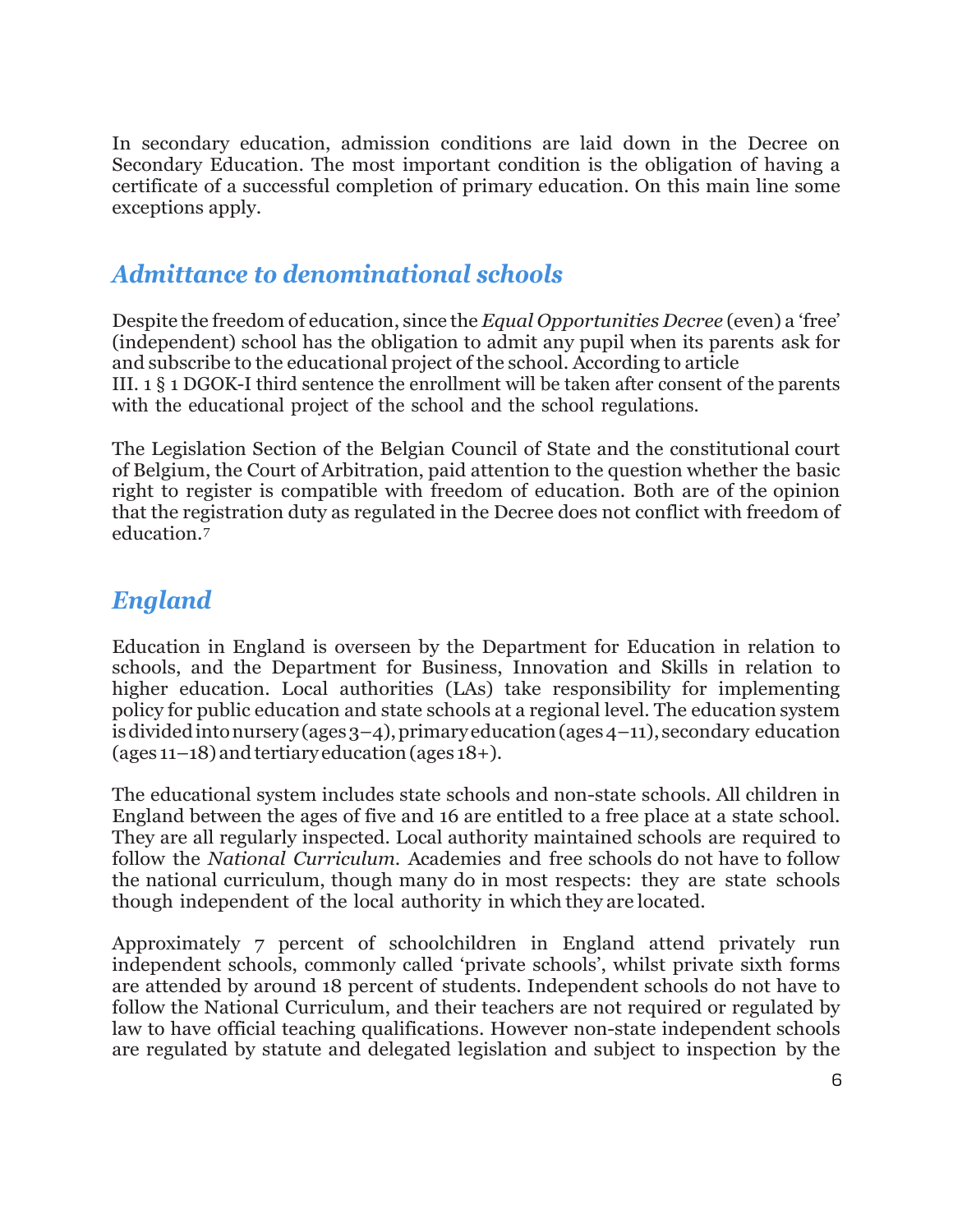Secretary of State, in practice by Ofsted or a designated private agency. They are required to be formally registered, and in the event of failure to meet statutory standards may be de-registered. It is an offence to run an independent school which is not formally registered. Some of the earliest established independent schools are known for historical reasons as public schools.

In the United Kingdom, the term 'state school' refers to government-funded schools which provide education free of charge to pupils.In the UK, state schools exist in a bewildering variety of forms. Over the last hundred years, successive governments have struggled to improve education by reforming its structure. What all state schools have in common is that they are entirely free to parents, being funded through taxation.[8](#page-29-7) State-run schools take pupils free of charge between the ages of 3 and 18. The schools may levy charges for activities such as swimming, theatre visits and field trips, provided the charges are voluntary, thus ensuring that those who cannot afford to pay are allowed to participate in such events. Approximately 93 percent of English schoolchildren attend such schools. Almost all state-fundedschools in England are maintained schools, which receive their funding from local authorities, and are required to follow the National Curriculum.

Under the terms of the *Education Act 1944*, religious groups may apply to set up statefunded religious schools, also known as faith schools. Faith schools have an ambivalent character. On the one hand they are state schools and they are run in the same way as other state schools. On the other side they enjoy freedom of education where they are entitled to reflect their faith status in their religious curriculum, admissions criteria and staffing policies. While there is therefore some diversity of provision within the state maintained sector in terms of faith schools, it remains the case that the majority of maintained schools are not designated as being of any religious character: in 2010, of the 16,971 maintained primary schools in England, 10,755 were non-faith; and of the 3,332 maintained secondary schools, 2,716 were non-faith.[9](#page-29-8)

Current statistics show that approximately one-third of state-funded schools are religious or faith schools and that nearly one-fourth of pupils attend such schools. The overwhelming majority of religious schools are Christian. Further, despite the falling numbers of those attending Church of England services, most of these Christian schools represent the Church of England or other Christian denominations. At primary level the religion or denomination with the highest number of schools was the Church of England, with Roman Catholicism having the highest number at secondary level.

Religious schools must comply with many of the same requirements as nonreligious schools in order to qualify for state funding. This includes the requirement to follow the National Curriculum and to have fully qualified teachers. In addition, state-funded religious schools are under the same obligation as non-religious schools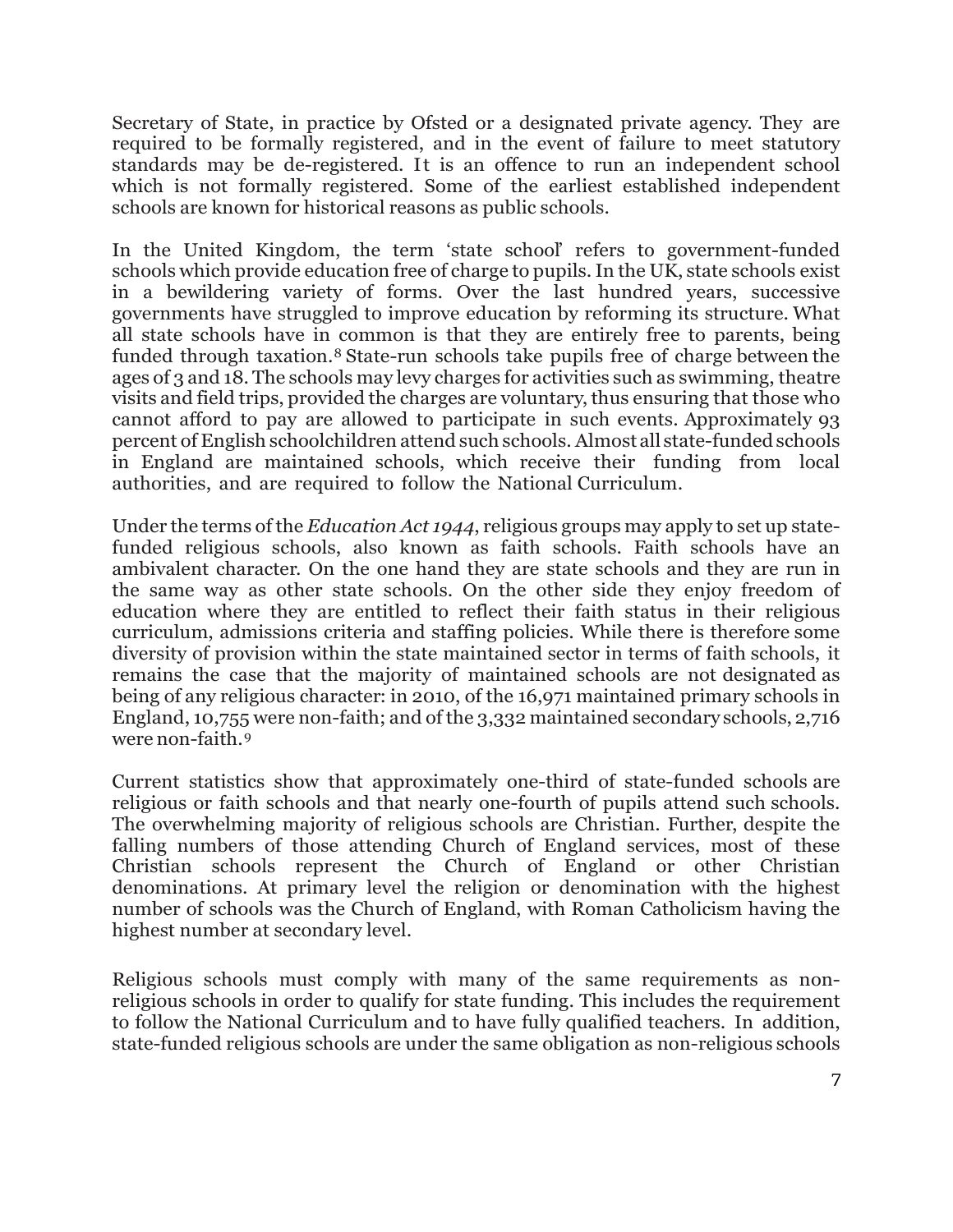to actively promote 'community cohesion'.

Although many of the fundamental principles for state-funded schools do apply there are some major differences. In particular the following special rules apply to religious schools:

- Admissions criteria.
- Staff religious schools are allowed to take into account the faith of an individual when considering staff applications, as well as that individual's ability to support the religious ethos of the school. This means that an applicant's private life could be taken into account.

Anti-discrimination law also applies to the education provided at a school. Antidiscrimination legislation tries to ensure equality in relation to access to education on the basis of race/ethnicity (and nationality or national origins), sex, disability and (in the context of applications for admission to further or higher education) religion, religious belief, or similar philosophical belief.[10](#page-29-9) The last decades have given new emphasis to the promotion of equality. Pupils with *Special Educational Needs* have legal rights to additional support, $11$  schools must for example take reasonable steps to ensure that disabled student is not substantially disadvantaged as a result of his or her disability in relation to the services provided by the school<sup>[12](#page-29-11)</sup> and school governing bodies and LEA's must promote racial and other forms of equality.[13](#page-29-12) Education in both the public and the private spheres is subject to the Equality Act 2010. However there are provisions that permit exceptions to allow for the character of the school to be recognised.[14](#page-29-13)

## *Admission to state schools*

The legal framework for admission in England is formed by the *School Standards and Framework Act 1998*, as amended by a range of subsequent legislation, including the Education Act 2002.

According to section 85A(1) a local authority has to establish, in accordance with regulations establish for their area a body, to be known as an admission forum, for the purpose of (a) advising the authority on admission matters connected with the exercise of the authority's functions; (b) advising the admission authorities for maintained schools in the area for which the forum on matters connected with the determination of admission arrangements, and matters connected with the admission of pupils. The authority may establish sub-committees of the forum.

The *Admissions Code 2012*, as revised in February 2012, emphasises the importance of ensuring equity and fair access. At paragraph 3.9 the code states that each local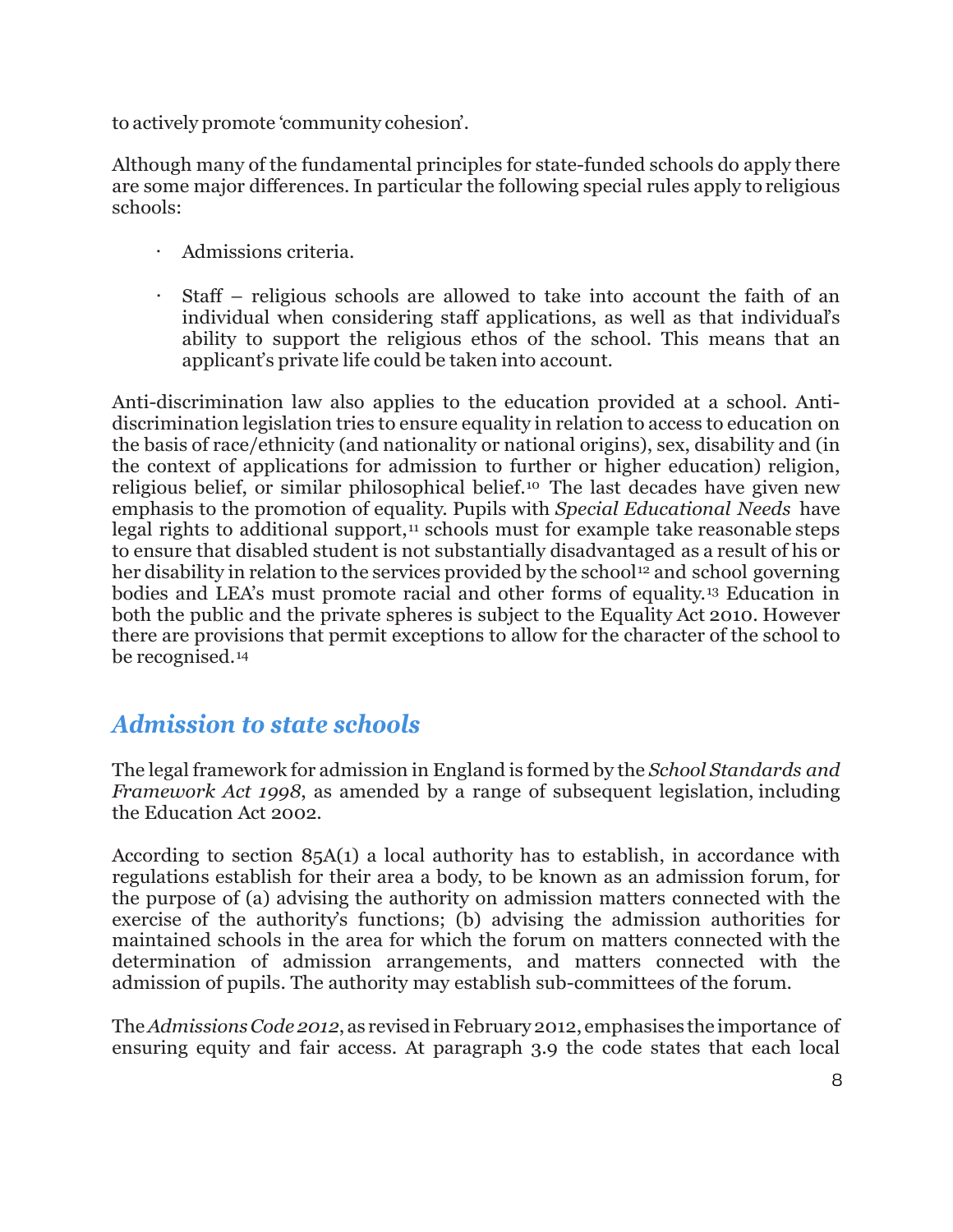authority must have a *Fair Access Protocol*, agreed with the majority of schools in its area to ensure that - outside the normal admissions round - unplaced children, especially the most vulnerable, are offered a place at a suitable school as quickly as possible. In agreeing a protocol, the local authority must ensure that no school including those with available places - is asked to take a disproportionate number of children who have been excluded from other schools, or who have challenging behaviour.

A local authority shall make arrangements for enabling the parent of a child to appeal against (a) any decision made by or on behalf of the authority as to the school at which education is be provided for the child in the exercise of the authority's functions, other than a decision leading to or embodied in a direction for admission (see about this category decisions the next paragraph); (b) in the case of a community or voluntary controlled school maintained by the authority, any decision made or on behalf ofthe governing body refusing the child admission to the school.[15](#page-29-14)

The governing body of a foundation or voluntary aided schools shall make arrangements for enabling the parent of a child to appeal against any decision made by or on behalf of the governing body refusing child admission to the school.[16](#page-30-0) A decision of an appeal panel under Schedule 24 to the Act has binding force.

The principle of freedom of school choice is enshrined in article 86 of the School Standards and framework Act. The core of the freedom of school choice has been laid down in section 86(1) and (2). According this section a local authority shall make arrangements for enabling the parent of a child in the area of the authority:

- (a) to express a preference as to the school at which he wishes education to be provided for his child in the exercise of the authority's functions, and
- (b) to give reasons for his preference.

A local authority and the governing body of a maintained school shall comply with any preference expressed in accordance with arrangements made under article 86(2).This duty imposed does not apply:

- if compliance with the preference would prejudice the provision of efficient education or the efficient use of resources; or
- if the arrangements for admission to the preferred school are wholly based on selection by reference to ability or aptitude, and are so based with a view to admitting only pupils with high ability or with aptitude, and compliance
- with the preference would be incompatible with selection under those arrangements.[17](#page-30-1)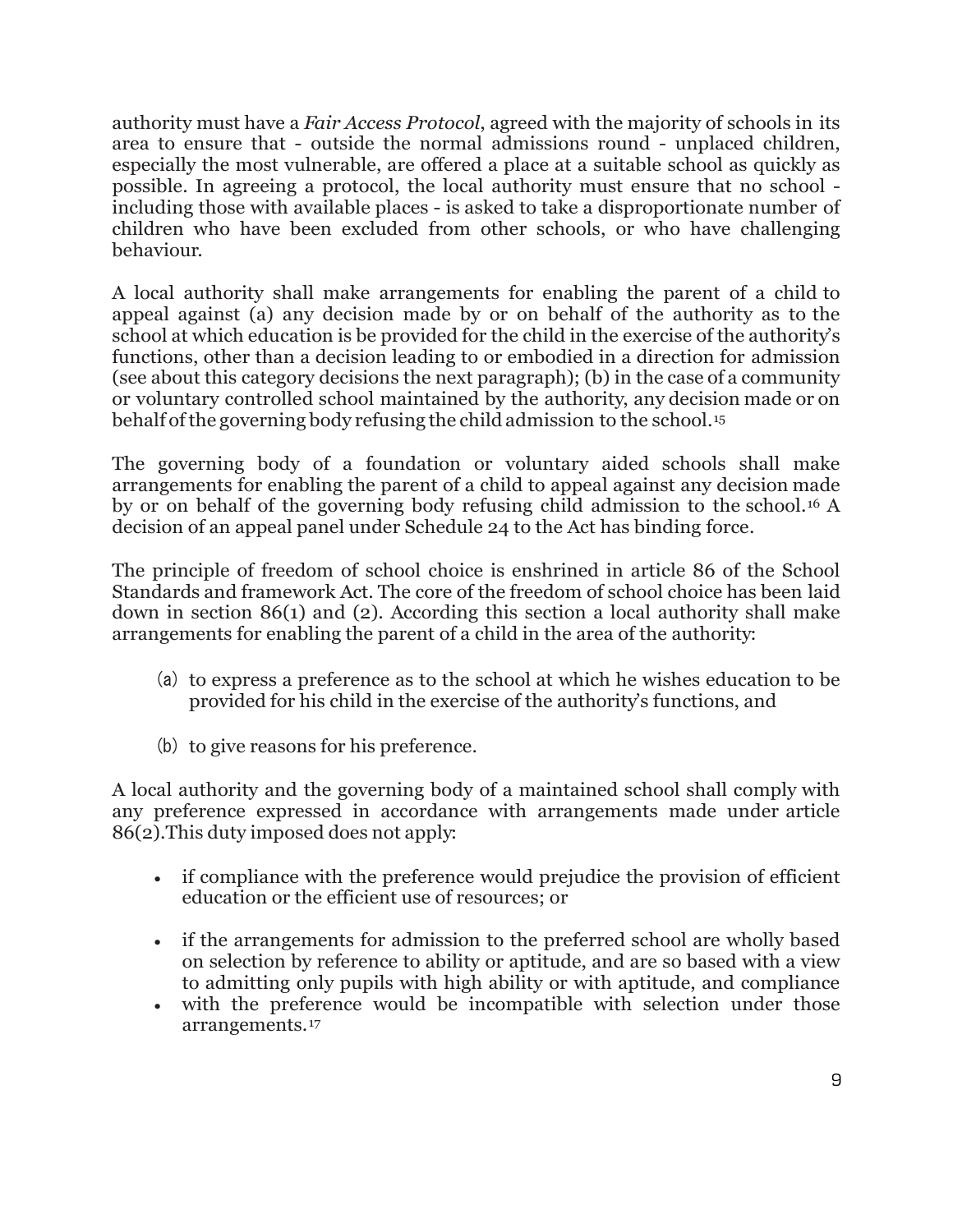The admission authority for a maintained school shall, before the beginning of each school year, determine in accordance with this section the admission arrangements which are to apply for that year.[18](#page-30-2) Before determining the admission arrangements which are to apply for a particular school year, the admission authority shall consult local education authority (where the governing body are the admission authority), the admission authorities for all other maintained schools and the admission authorities for maintained schools of any prescribed description in the relevant area or for such class of such schools as may be prescribed about the proposed arrangements.[19](#page-30-3)

The admission authority for a maintained school shall not fix as the admission number for any relevant age group and any school year a number which is less than the relevant admissions number.<sup>[20](#page-30-4)</sup><sup>[21](#page-30-5)</sup>

Catchment areas or zones are potentially discriminatory. If a school is oversubscribed, rational criteria laid down in the school's or local authority's admissions policy may be applied to determine priority for admission. In *The Queen on the Application of the Mayor and Burgesses of the London Borough of Hounslow vTheSchoolAdmissionAppealsPanels[22](#page-30-6)* MayLJ saidthatlocal education authorities have to make objectively fair decisions via a fair process. On the other hand they cannot avoid discrimination:

There will necessarily be discrimination, because not every child whose patents apply for admission can be admitted. (…) Discrimination needs to have reasonable objective justification. Some children will have stronger cases than others for admission. A child with an elder brother or sister in a school may well have a strong case wherever they live; but so may a child who lives close to the school. Neither child's case is by definition stronger than the other child's case. Neither child's relevant Convention rights are by definition infringed, nor is it by definition objectively unfair, if either of them fails to gain admission.

In case of exceeding the capacity of the school schools are allowed to use waiting lists. According to the *Schools Admission Code* a waiting list is a list of children held and maintained by the admission authority when the school has allocated all of its places, on which children are ranked in priority order against the school's published oversubscription criteria. According to article 2.14 of the *Schools Admissions Code* each admission authority must maintain a clear, fair and objective waiting list for at least the first term of the academic year of admission, stating in their arrangements that each added child will require the list to be ranked again in line with the published oversubscription criteria. Priority must not be given to children based on the date their application was received or their name was added to the list. Looked after children, previously looked after children, and those allocated a place at the school in accordance with a *Fair Access Protocol*, must take precedence over those on a waiting list.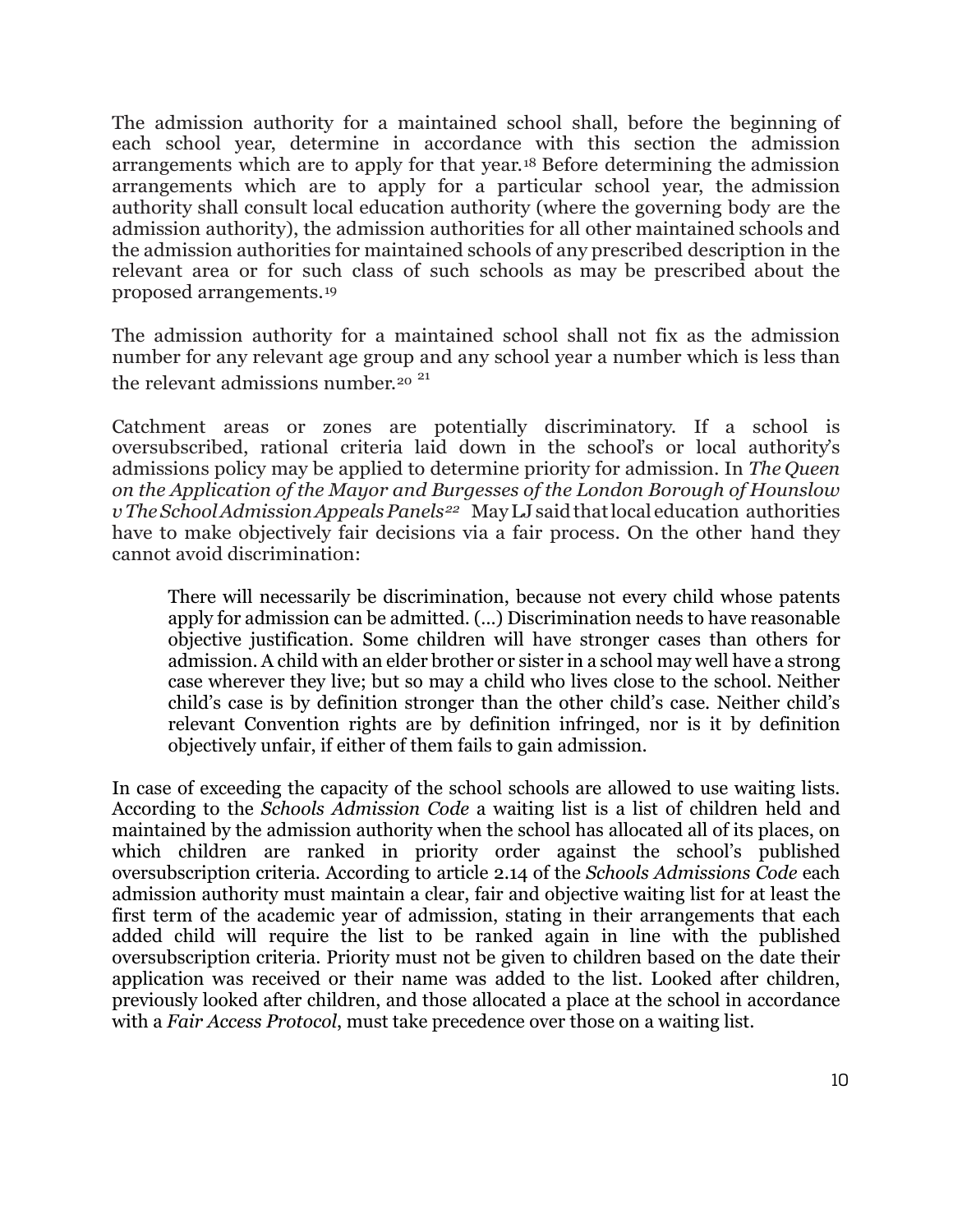Denominational schools can be state schools ('faith schools') or independent schools. For denominational state schools article 91 of the *School Standards and Framework Act 1998*  makes provision for the inclusion in the admission arrangements for a foundation or voluntary aided school which has a religious character of arrangements in respect of the admission of pupils to the school for preserving the religious character of the school ('special arrangements'). Where any special arrangements desired by the governing body of such a school are agreed to by the local authority the governing body may incorporate them in the proposed admission arrangements for a school year.[23](#page-30-7) A denominational state school is not completely autonomous in the use of denominational criteria for the admission. Under the equality laws which apply to all schools, religious schools cannot favour children from a particular faith, unless the number of applications exceeds the number of places available. If a religious school is oversubscribed it is allowed to apply pre-determined admissions rules relating to the school's faith when selecting pupils. These rules may be set by the school or religious organisation but must be clear and objective.[24](#page-30-8)

Further those criteria may not violate anti-racism legislation. In a dispute within the Jewish community about the propriety and legality of the criteria governing admission to a well-known Jewish school in London, JFS, formerly the Jews' Free school a student was refused a place at JFS because of his lack of a Jewish status. It should not be possible to consider the student for a place unless and until all applicants whose Jewish status has been confirmed have been offered places. This because the school was mainly oversubscribed. In the opinion of the student JFS's admissions policy is unlawful because:

- it does not reflect JFS's designated religious character;
- is discriminates directly and/or indirectly on racial grounds against children who are not of Jewish ethnic origin / descent through the maternal line;
- and it unlawfully fetters the Governing Body's discretion and/or sub-delegates to the OCR decisions on the admission of pupils to JFS.

The Court of Appeal, in June 2009 declared that JFS, under the *Race Relations Act 1976*, had illegally discriminated against the child on grounds of race. They ruled that the mother's religious status, and thus her child's religious status, had been determined using a racial criterion rather than a religious criterion.[25](#page-30-9) The school subsequently issued revised admissions criteria based on religious practice including synagogue attendance, formal Jewish education and volunteering. JFS and the United Synagogue appealed to the House of Lords. On 16 December 2009, the UK Supreme Court upheld the Court of Appeal's ruling.[26](#page-30-10)

Referring to the *Mandla* case establishing the test for an ethnic group under the Race Relations Act<sup>[27](#page-30-11)</sup> (now the Equality Act 2010), Lord Phillips asserted that 'whatever their racial, national and ethnic background, conversion unquestionably brings the convert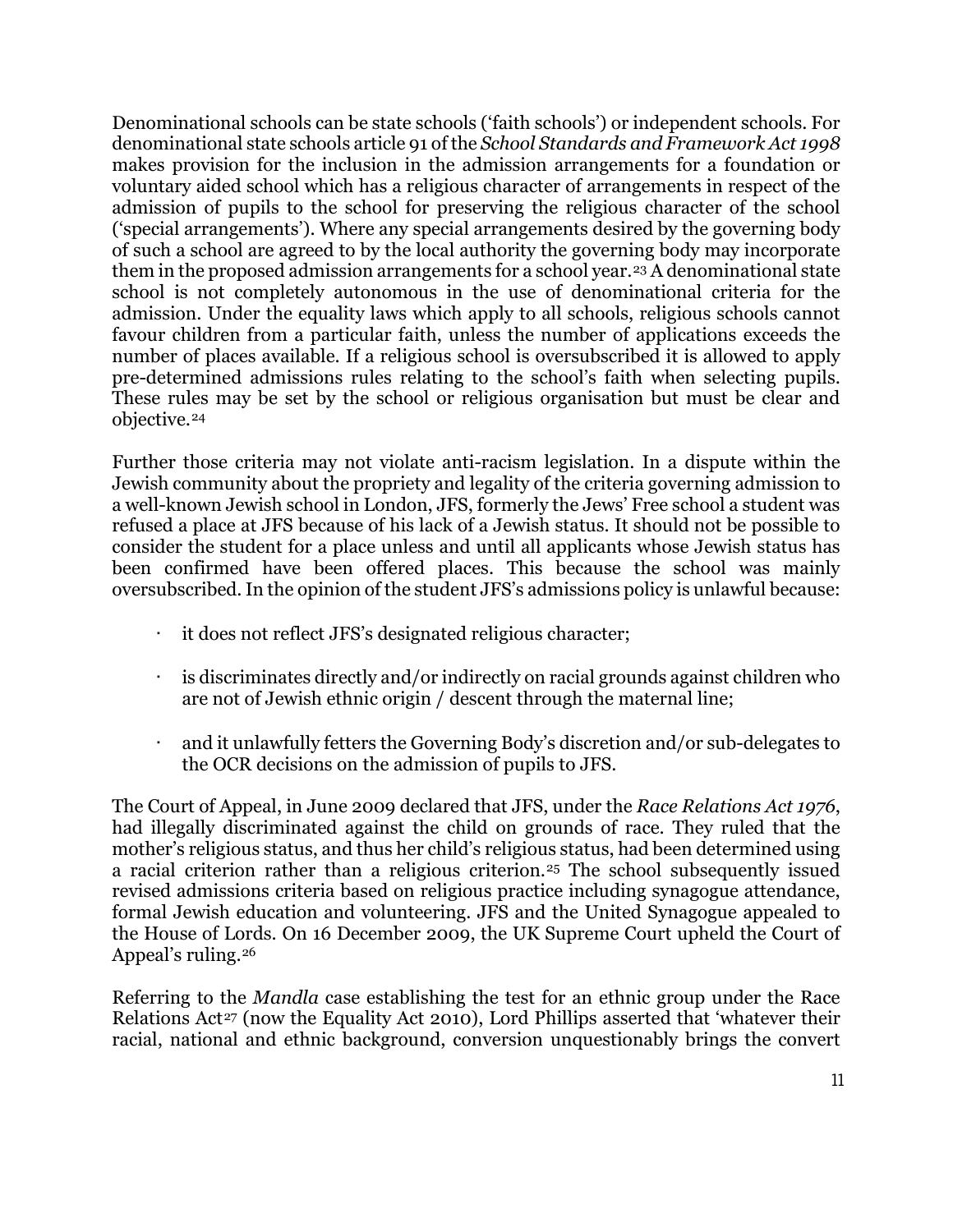within the Mandla definition of Jewish ethnicity.' However, whilst he acknowledged that it was possible to identify two different but largely overlapping cohorts of Jewish people, 'those who are descended by the maternal line from a Jew, and those who are currently members of the Jewish ethnic group', he concluded that under the *Race Relations Act*,

[d]iscrimination against a person on the grounds that he or she is, or is not, a member of either group is racial discrimination. JFS discriminates in its admission requirements on the sole basis of genetic descent by the maternal line from a woman who is Jewish, in the *Mandla* as well as the religious sense. I can see no escape from the conclusion that this is direct racial discrimination.

## *Admittance to (denominational) non-state schools*

Non state schools can be denominational and non-denominational. Non state schools are not funded by the state. Further the relationship between the school and the parents in the case of non-state schools is essentially based on contract rather than being based on a statutory relationship as with parents of pupils attending state schools. There is therefore far more freedom to negotiate terms.

For this reasons most of education law legislation is not applicable, including the School Standards and Framework Act admission provisions. General British non-discrimination law is nevertheless directly applicable. This legislation is important for the exceeding of the admission capacity of the school and the use of denominational criteria.

As in relation to state schools, catchment zones are allowed. If a school is oversubscribed, rational criteria laid down in the school's or local education authority's admissions policy may be applied to determine priority for admission.

Denominational non-state-schools are allowed to apply denominational criteria on the admittance of students. Non-discrimination law demands this is only allowed when the school is oversubscribed and when the admission rules are pre- determined, clear and objective. Race-discrimination is not allowed.

#### *Germany*

Germany is a federal parliamentary republic that consists of 16 federal states *(*the *Länder*).

Education in Germany is provided to a large extent by the government, with control coming from state level, and funding coming from two levels: federal and state. Curricula, funding, teaching, and other policies are set through the respectivestate's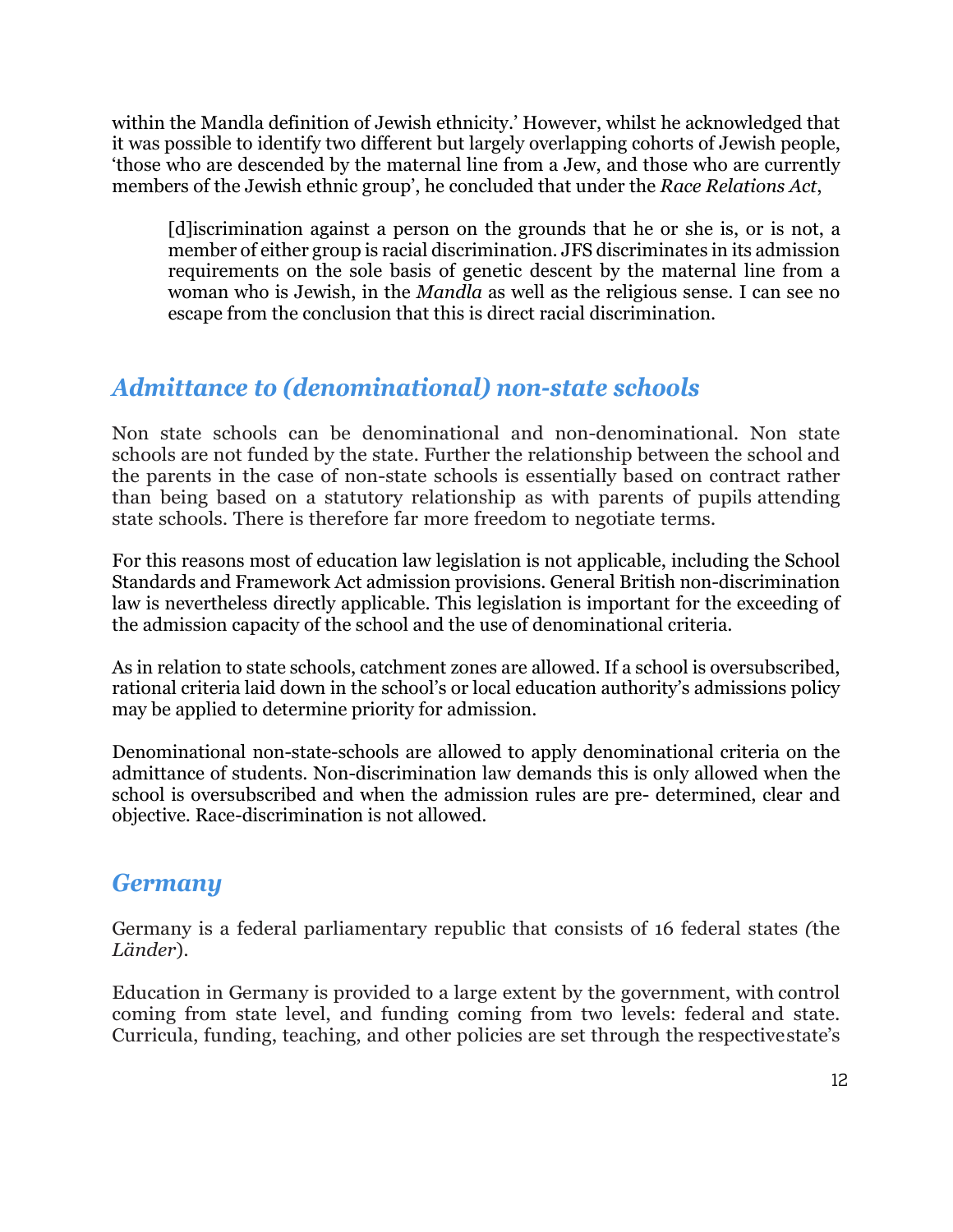Ministry of education. However, public schools are automatically recognized, since these schools are supervised directly by the ministry of education bureaucracy. The German is a binary one. It knows public and private education. The right to establish a private school is ensured in Article 7 subsection 4 of the German Constitution. The educational legislation at state level defines public and private schools (*Privatschule*) onthebasisof a formal criterium:public schools are legal entities who are governed by territorial public law bodies. Private schools can be governed by for example natural persons, foundations, associations and churches.

Article 7 subsection 1 of the German Constitution (*Grundgesetz*) provides that the entire schooling system stands under the supervision of the state. The state has on the basis of this article the competence of planning and organizing the school system. The objective of this is to guarantee a school system that offers all young people, taking into account their skills and talents, equal educational opportunities. The supervision of the state comprises public and private education.[28](#page-30-12) Decisions about the acknowledgment of private schools (the German equivalent to accreditation in the US) are also made by these ministries.

The legal foundation for the rights of students in Germany is the Constitution of the Federal Republic of Germany, which explicitly regulates only a small number of school-related legal issues because it has largely delegated competence for Germany's education system to the federal states.[29](#page-30-13)

The German Constitution guarantees freedom of religion. Article 4 subsection 1 Grundgesetz states: '*Freedom of faith and of conscience, and freedom to profess a religious or philosophical creed, shall be inviolable.'* Two basic principles underlie the freedom religion: the neutrality of the German state and a separation of state and church. According to the principle of neutrality, there is no established church in Germany (Article 137 subsection 1 *Weimarer Reichsverfassung* in conjunction with Article 140 Constitution). The State must not have specific preference of a religious community or judge their belief. Religious institutions as well as ideological institutions have to be treated alike by the State.

The principle of tolerance, which comes from the fundamental rights of the Constitution, tries to protect minorities against the opinions of the majority in public education. This principle demands a far-reaching neutrality and restraint in political, philosophical and religious questions and a non-identification with confessional goals and identities, while otherwise people with different opinions can be discriminated against.[30](#page-30-14) The principle of tolerance forbids indoctrination of pupils. According to this principle the teacher has to expound the different views on an issue, especially political views, in an objective way, to enable independent formation of opinions.[31](#page-30-15)

The education in state schools is not neutral in an absolute way. Religious instruction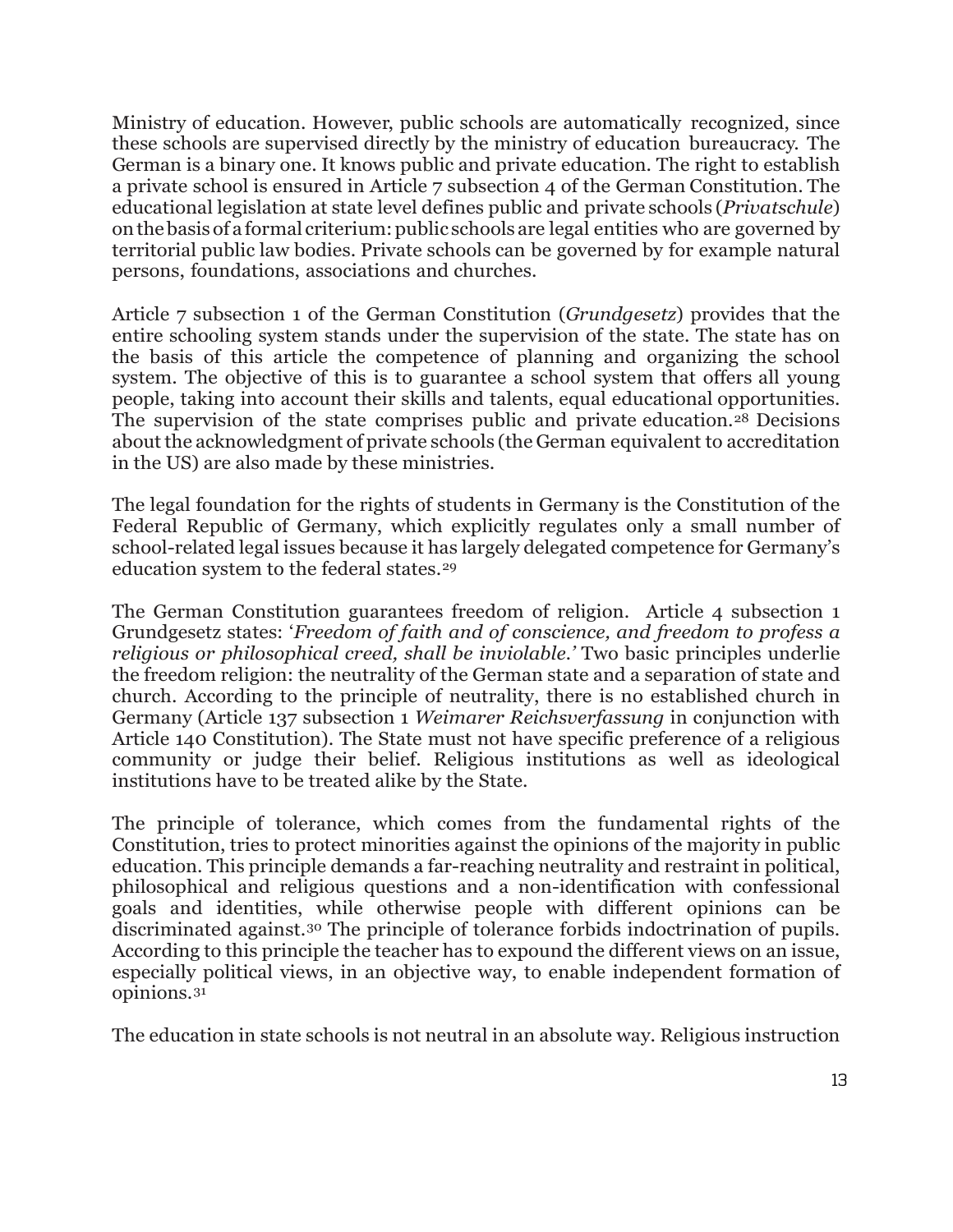is a normal school subject in German public schools. Further German education seeks explicitly (through religious instruction and in other ways) to teach values associated with the Christian tradition, without making acceptance of Christian beliefs a goal.<sup>[32](#page-31-0)</sup> This is broadly accepted. According to Avenarius and Heckel, state neutrality based upon the Constitutional right of both positive and negative religious freedom does not constitute a claim to be spared, in school, from confrontation with the content of Christian beliefs.[33](#page-31-1)

Freedom of education is guaranteed in Article 7 subsection 4 of the Constitution. This subsection provides that the right to establish private schools shall be guaranteed, though this right is not absolute. Schools that are intended to allow the pupils who attend them to satisfy the compulsory school attendance laws must receive state government approval, whether or not they seek public funding. The second sentence of Article 7 subsection 4 of the Constitution states: private schools that serve as alternatives to state schools shall require the approval of the State and shall be subject to the laws of the *Länder*. This approval is bound to certain quality conditions.[34](#page-31-2) Each of the two predominant churches in Germany runs private schools. Being of equal quality, private schools can replace attendance in public schools. These private schools are consequently treated like public schools under public supervision, due to Article 7 subsection 1 of the Constitution.

The most important equality provision in German legislation is the Constitutional principle of equal treatment (Article 3 Constitution): No one must be treated in a disadvantaged or privileged manner due to his/her sex, descent, race, language, origin, faith or religious or political opinion or disability. This article represents the Constitutional guarantee of equal treatment in regard to the relationship between the state and its authorities on the one hand and its citizens on the other hand. This article has direct effect in public education and can have indirect effect in private education.

On the basis of the principle of equality everyone, based on his or her aptitude or motivation, has the equal right of access to public schools. This right may not be restricted for religious, ethnic, or gender specific reasons. Here is the principle of equality of opportunity respected. However this right can be restricted for reasons of capacity as well of aptitude or performance.[35](#page-31-3)

#### *Admission to state schools*

Distinction must be made between the choice for a school type and the claim to admission to a specific school.[36](#page-31-4) The freedom of choice of parents can come under pressure when applications exceed the absorption capacity of the school, in particular when pupils are allocated to schools by means of the establishment of catchment zones by state legislation. Such a measure can be annulled because of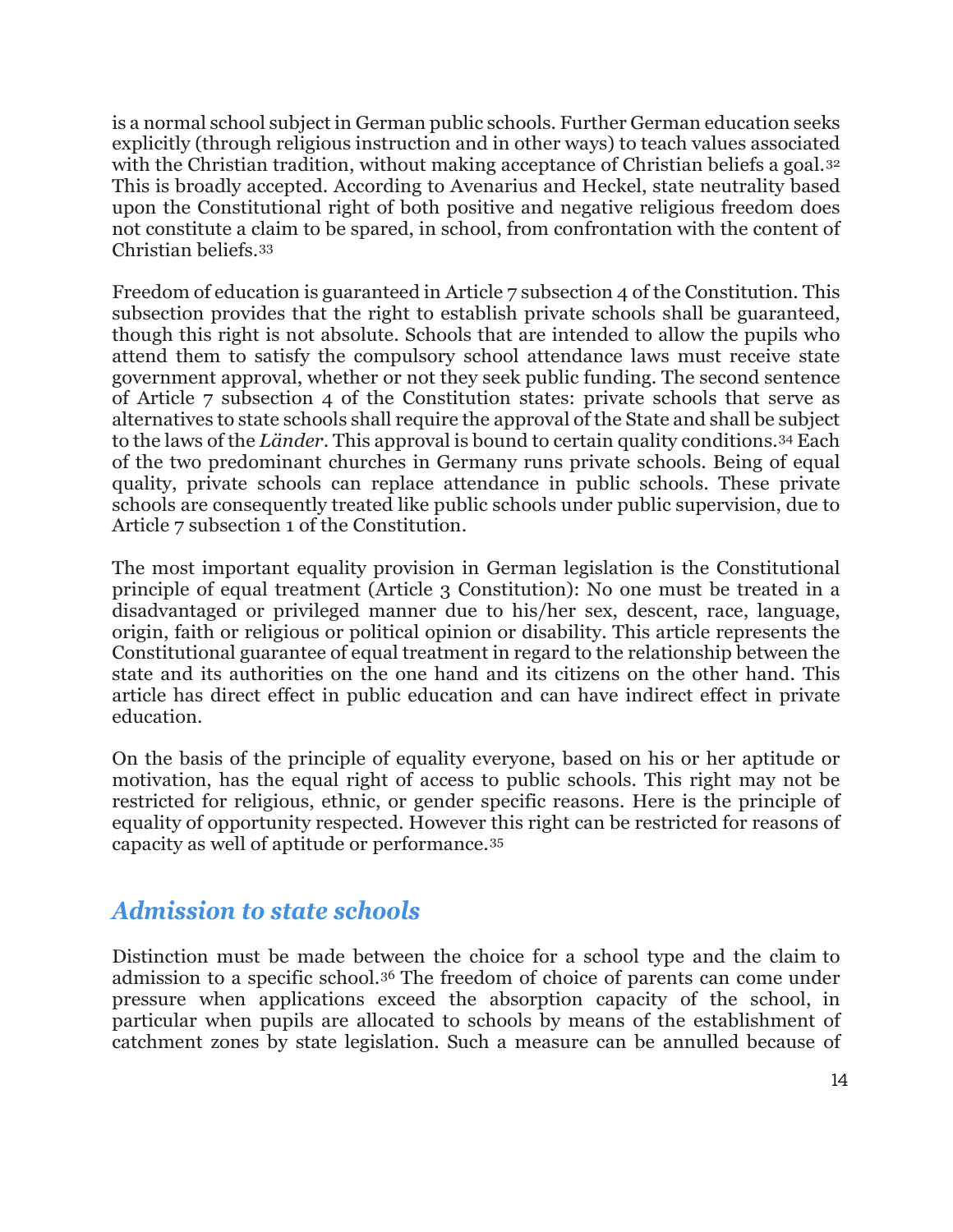declining student numbers.[37](#page-31-5) Some federal states have legal provisions for the procedure that has to be taken when the absorption capacity of the school is exceeded. The admission can in this case only be limited when the situation on staff and space will make impossible the proper course of the education process.[38](#page-31-6)

The school board has a discretionary power in relation to a pupil who wants to be placed outside the catchment; this is tested by the courts, which use such criteria as the proximity of the school to the parental home, the absorption capacity of the school, the capability of the school to accept a student who falls in the catchment area, and special personal circumstances.[39](#page-31-7)

The question of the size of the absorption capacity of a school should be determined on the basis of the pedagogical freedom of the school, where the pedagogical objectives of the school play an important role. This should be the guiding principle for state legalisation wherein the possibility is created for the use of a maximum absorption capacity.[40](#page-31-8) The selection of pupils after exceeding the absorption capacity shall take place on the basis of objective criteria, in particular the principle of equality.[41](#page-31-9)

Confessional schools,(*Bekentnisschule*),arepublicorprivateschools,whichteach - on the basis of the philosophical principles of the religion - the pupils who adhere the religion. Public confessional schools continue to serve about one third of the elementary pupils in North Rhine-Westphalia, the largest state. These are operated by local school authorities and subject to essentially the same controls as nonconfessional public schools.[42](#page-31-10)

With respect to admissions the interests of the confessional public schools which are focused on homogeneity and the free school choice of the parents can collide. In the case-law the precedence is given to the special character of a public confessional school in the sense that when pupils can find another school that is within a reasonable distance to the school they can be refused.[43](#page-31-11) Non-adherence to the religion of the school does not constitute a legitimate ground for refusing a child admission to a public confessional school when the parents expressly desire that form of religious education. This is only considered credible if this includes participation in the religious education of the school.[44](#page-31-12) The admission constitutes a public law act which results in a public law relationship.

#### *Admittance to (denominational) non-state schools*

Private (non-state) schools are, in theory, free to admit pupils who, in the school's judgment, are most likely to benefit from their programs and confession. They may not, however, exercise selection in such a way that only children from wealthy families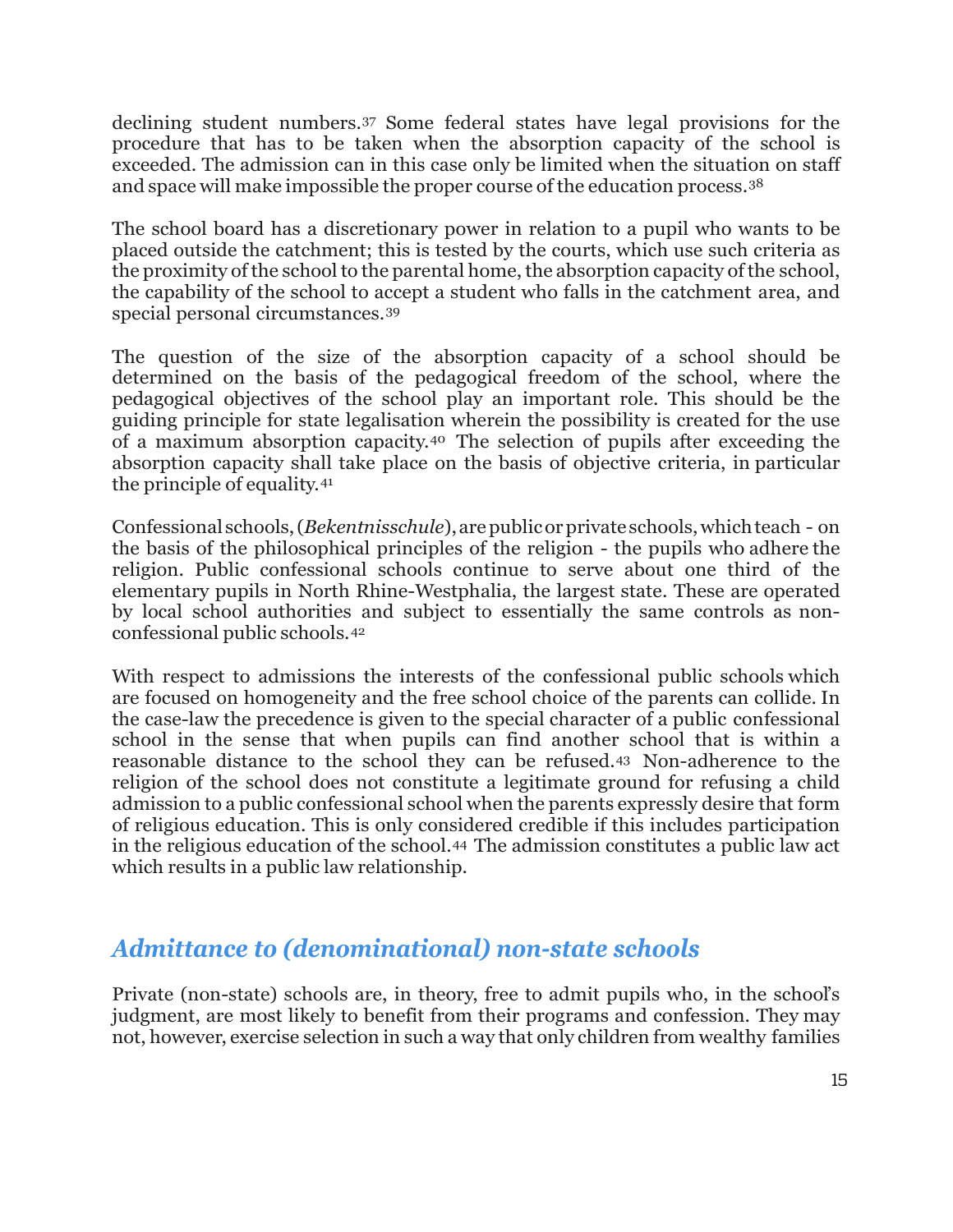are admitted, since the Constitution makes a condition of the approval of private schools that this does not result in 'segregation of pupils according to the means of the parents' (Article 7, subsection 4 Constitution). States can, if they choose, require private schools that are recognized as equivalent to public schools to employ similar admission procedures.[45](#page-31-13) When a pupil is admitted to a private school a private law contract is established between the pupil and the school board. This is not the case in regard to admission to private schools who are recognized by the government as providing education equivalent to that in state schools (*Ersatzschulen*). The admission constitutes then a public law act which results in a public law relationship.

#### *The Netherlands*[46](#page-31-14)

The basic structure of the Dutch school system is, as laid down in Article 23 of the Constitution, is a binary one. The binary structure is linked to the dichotomy that Dutch law makes between public law, relating the vertical-hierarchical relation between state and citizen, and civil law that concerns the horizontal relation among individuals, including civil law corporations. It consist of two types of schools, public authority schools and private non-state schools, which complement and supplement each other.<sup>[47](#page-31-15)</sup>

Non state schools (also called independent or private schools) are run by corporate bodies under civil law, they are also known as foundations or association. Although these schools are, in general, fully governmentally funded, they enjoy a level of autonomy safeguarded by the Constitution: the freedom of education.

The most essential characteristic of public education is that it is based on the principle of neutrality. Article 23, subsection 4 of the Dutch Constitution defines that within this context, public education must by law pay due respect to everyone's religion or belief. The principle is strongly connected with another characteristic of Dutch public education: the overall accessibility of public education. This primarily focuses on the pupil admittance policy. Pupils cannot be selected on the basis of a religious or ideological conviction, or on the basis of race, homosexuality or heterosexuality or political inclination. Both of these characteristics stem from the fundamental notion that the public school should be a school for all and, therefore, accessible to everyone, without regard to religion or belief that is adhered by (the parents of) the child.

Article 23 section 2 provides:

All persons shall be free to provide education, without prejudice to the authorities' right of supervision and, with regard to forms of education designated by law, its right to examine the competence and moral integrity of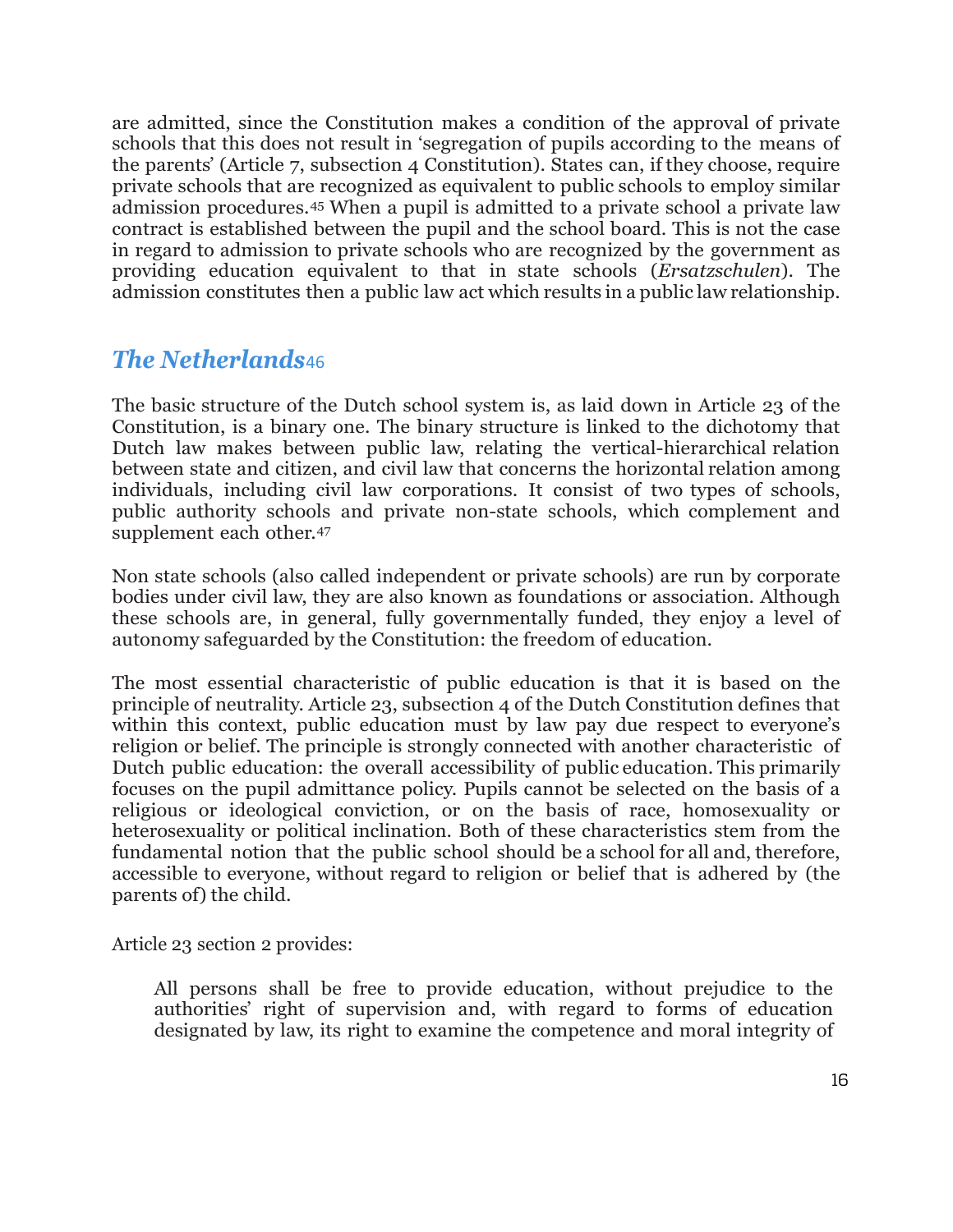teachers, to be regulated by Act of Parliament.

The freedom to organize a school and provide education on the basis of a specific religious or philosophical view is explicitly safeguarded in Article 23 which declares that when the government issues quality standards (funding conditions for private schools), this freedom must be respected, not only in relation to the choice of teaching materials and the right to appoint teachers. For instance, this freedom also includes the right to select pupils on the basis of denominational criteria.

V*rijheid van inrichting*, the pedagogical-organizational autonomy, is less protected when school policies are based on non-denominational considerations. For example, a school board's discretion to decide which pupils to admit is much wider when it is based on religious adherence then when its decisions are based on 'secular' standards, such as purely pedagogical criteria. The right to establish a non-state school, *vrijheid van stichting*, is also strongly linked to the *vrijheid van inrichting*, the freedom to give such a education a distinctive religious or philosophical character. The majority of non-state primary and secondary schools, consisting of two thirds of all schools, at least formally have a Christian character. However it has to be stressed that most of the Catholic and Protestant schools do not in fact, nowadays retain a strongly distinctive religious character and present themselves as 'open' and pluralistic.

The Dutch courts have denied Article 2 Protocol 1 ECHR so-called '*horizontal* effect', to the effect that is not equally applicable to the relation between pupils and non-state schools. The Supreme Court, for instance, ruled in a case in which a Catholic school expelled pupils because their parents for religious reasons did not allow them take certain classes, 'that one cannot derive from this provision [Article 2 Protocol 1 ECHR] the obligation for non-state schools to admit pupils who in conformity with their parents' wishes refuse to attend specific lessons.'[48](#page-31-16) Access to a public school does not entail an unrestricted right to be admitted to a *specific* school of one' choice: although a public school is not allowed to refuse pupils on denominational schools, which would violate the principle of neutrality of public schools, Article 23 subsection 3 of the Constitution, it may restrict admittance on practical grounds (for instance lack of space).

The right to equal access to schools is also inherent in the Constitutional principle of equality.[49](#page-32-0) According to the first sentence of Article 1 of the Dutch Constitution, all persons have to be treated equally in equal cases. The second sentence of this provision prohibits discrimination. In 1994, the *General Equal Treatment Act* (*AlgemeneWet GelijkeBehandeling*,AWGB) came into force.[50](#page-32-1) This Act endeavors to give 'moresubstance',moreprecision,andmoreeffectivenesstothegeneral,broad principle of equality of the Dutch Constitution. The AWGB is not only applicable to 'vertical' relations between public authorities and individuals in public schools, but is to a certain extent also applicable to 'horizontal' relations, those between individuals and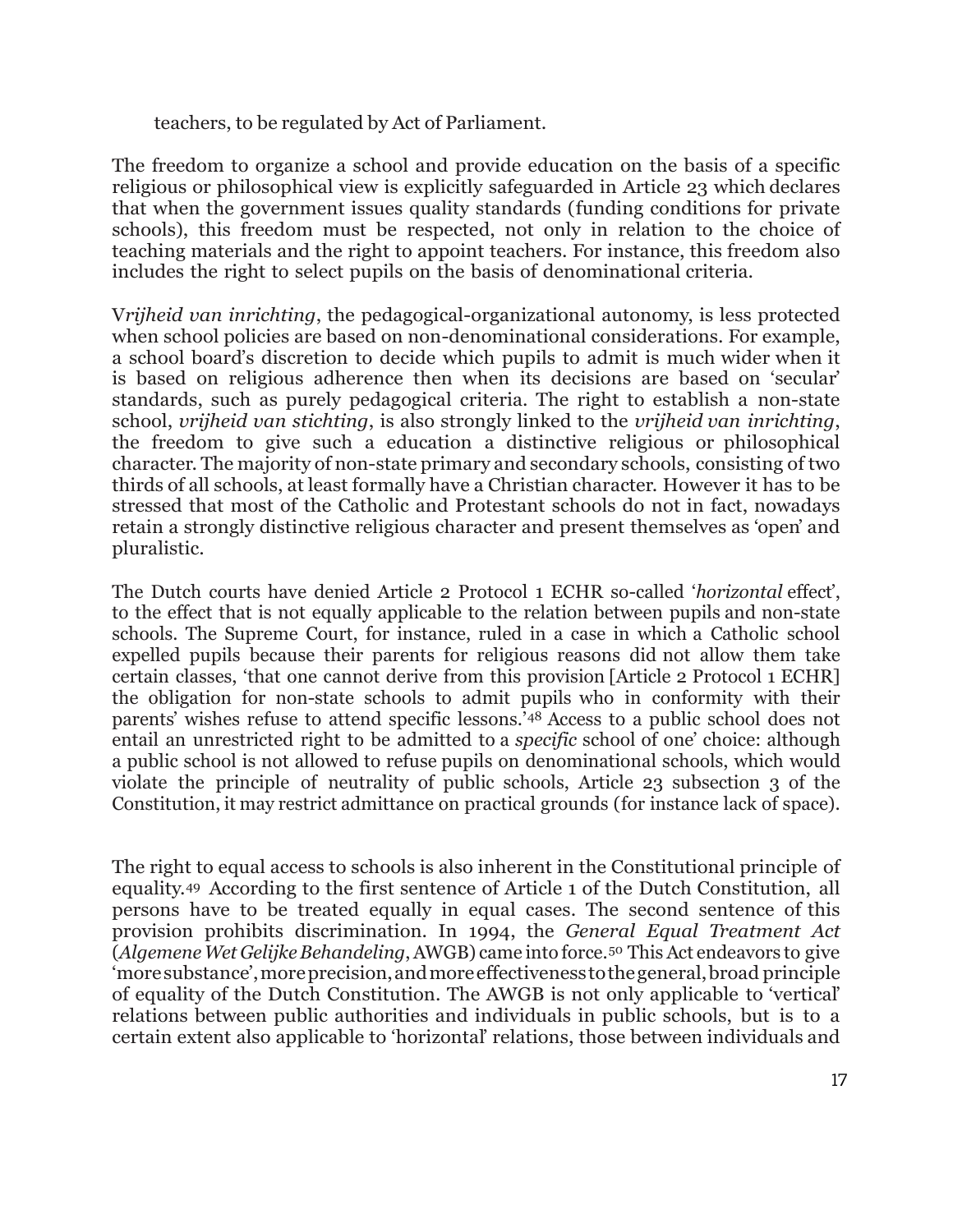private organizations such as private denominational schools.

The AWGB distinguishes between treatment explicitly based on a suspect criterion like race, which are always prohibited, and differential treatment in which criteria are applied that seem to be neutral, but in practice disproportionately targets persons sharing a common characteristic such as race. As to education, indirect differential treatment is prohibited, unless a school board is able to give strong arguments due to such concerns as safety, order, and/or educational purposes in favor of it. Within certain legal limits, non-state denominational schools are not as fully bound by the equality principle and the AWGB as public schools and have the right to refuse to admit pupils on the basis of religious standards.

Based on the freedom of school choice, parents are free to choose a public or a private school for their child. Public education is philosophically neutral and generally accessible. However, these principles do not imply the right of admission to a specific school within a municipality. Because of the guaranteed acceptance of all future pupils, the public school board can only refuse a pupil on specific grounds. Most case law regards situations where the admission of the pupil exceeds the admission capacity of the school involved, situations where pupils form a threat to others and the order of the school, and situations where the school cannot provide the required care for a pupil.

In case law, the legal relationship between the educational authority and the pupil/ parents within public education is generally qualified as a relationship governed by public law. The decision of admittance to a public school must be labelled as a decision in the sense of Article 1:3, section 1, of the *General Administrative Act* (*Algemene Wet Bestuursrecht*). From this decision results a public law relationship.

On the basis of Article 65 *Primary Education Act*(*Wet op het Primair Onderwijs*)it is possible that the Commune Council, in the interest of an effective distribution of pupils about public schools, may divide the territory of the commune in school districts. According to the explanatory memorandum of the Primary Education Act, setting school districts contribute to a balanced distribution of pupils about the public schools in the municipality and to an effective distribution of new-built schools as for an efficient use of the existing school buildings.[51](#page-32-2) The admission to a public school shall be effected in accordance with the established school districts, unless the parents of a pupil notify in a letter the school board that they want their child to attend another school district.

Selection on the basis of ability or aptitude for the school is not allowed in primary education. It is permitted, even prescribed in secondary education.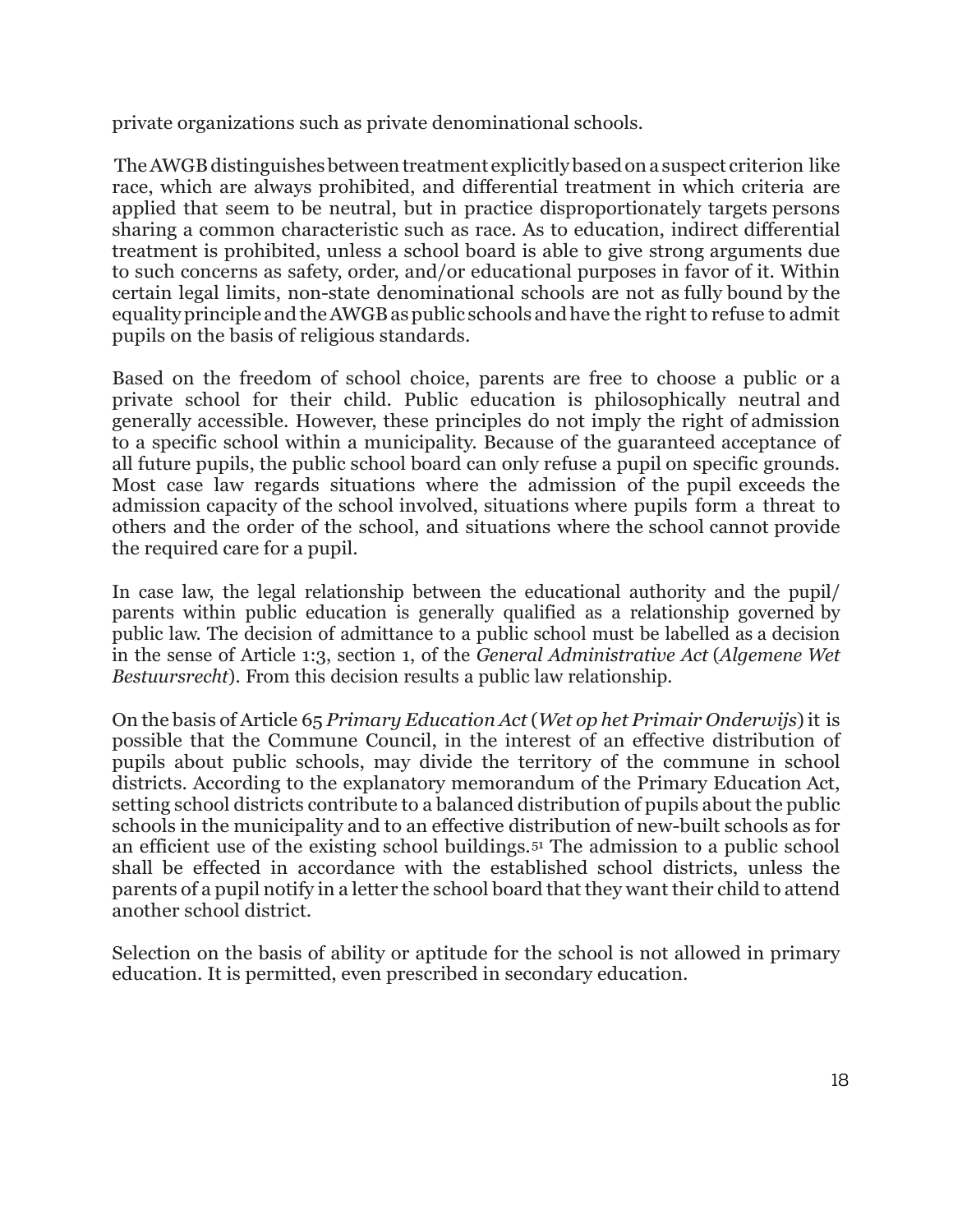### *Admittance to denominational schools*[52](#page-32-3)

Within certain limits, non-state denominational schools are not as fully bound by the equality principle and the AWGB as private schools and have the right to refuse to admit pupils on the basis of religious standards. In the famous 1988 *Maimonides* judgement, the Supreme Court ruled that an orthodox Jewish school could exclude a boy from a liberal Jewish family; the school therefore could rely on its freedom of education.[53](#page-32-4) Due to legal technicalities, the Court did not decide the other core issue, whether the application of religion-based criteria that were linked to ethnicity, in this case, the Jewish mother criterion, should have been regarded as racial discrimination.

In line with Mainmonides, the AWGB leaves denominational, non-state, schools the freedom to use criteria derived from their religious mission to decide which pupils they admit on the basis of such criteria as long as they do in a constituent manner. This means that Mainmonides would probably be decided in the same way under the regime of the AWGB as it was in 1988. It also indicates that if a denominational school selects among pupils on denominational grounds on a case-by case basis rather than in a consistent manner, it cannot appeal to the exemption of the AWGB (Article 7, subsection 2 of the AWGB) since this would be a breach of Article 7, subsection 1 AWGB. In practice this means that the majority of non-orthodox schools cannot invoke the exemption.

Privatedenominational schools alsohave the authority, guaranteedby the *vrijheid van inrichting*, to apply admission criteria that are not linked to their religious identities. For instance, these schools can refuse pupils on practical grounds such as the school is at capacity; due to suchpedagogical motives as 'we donot have the specialized teachers that meet the needs of this handicapped pupil'; or for 'public order' reasons such as 'students who wear clothing that suggest Nazi sympathies will be refused of possible conflicts with students from ethnic minorities.'[54](#page-32-5) While this freedom, which also can be claimed to a certain extent by public schools, is less well protected then the freedom to select on denominational grounds. If the selection process leads to a refusal on the basis of a criterion that mostly affects religious or ethnic-minority pupils, a school board has to show a compelling legitimate interest to apply this criterion; otherwise its application amounts to indirect differential treatment prohibited by the AWGB.

In my opinion, this last notion has been wrongly applied in a judgment concerning the expulsion from a Catholic school of two Muslim girls who refused to attend swimming lessons because of their religious beliefs. The Court of Appeal rule this expulsion lawful based on freedom of education:

The school has referred to their Constitutional guaranteed freedom of education. This freedom comprises in any case the freedom to regard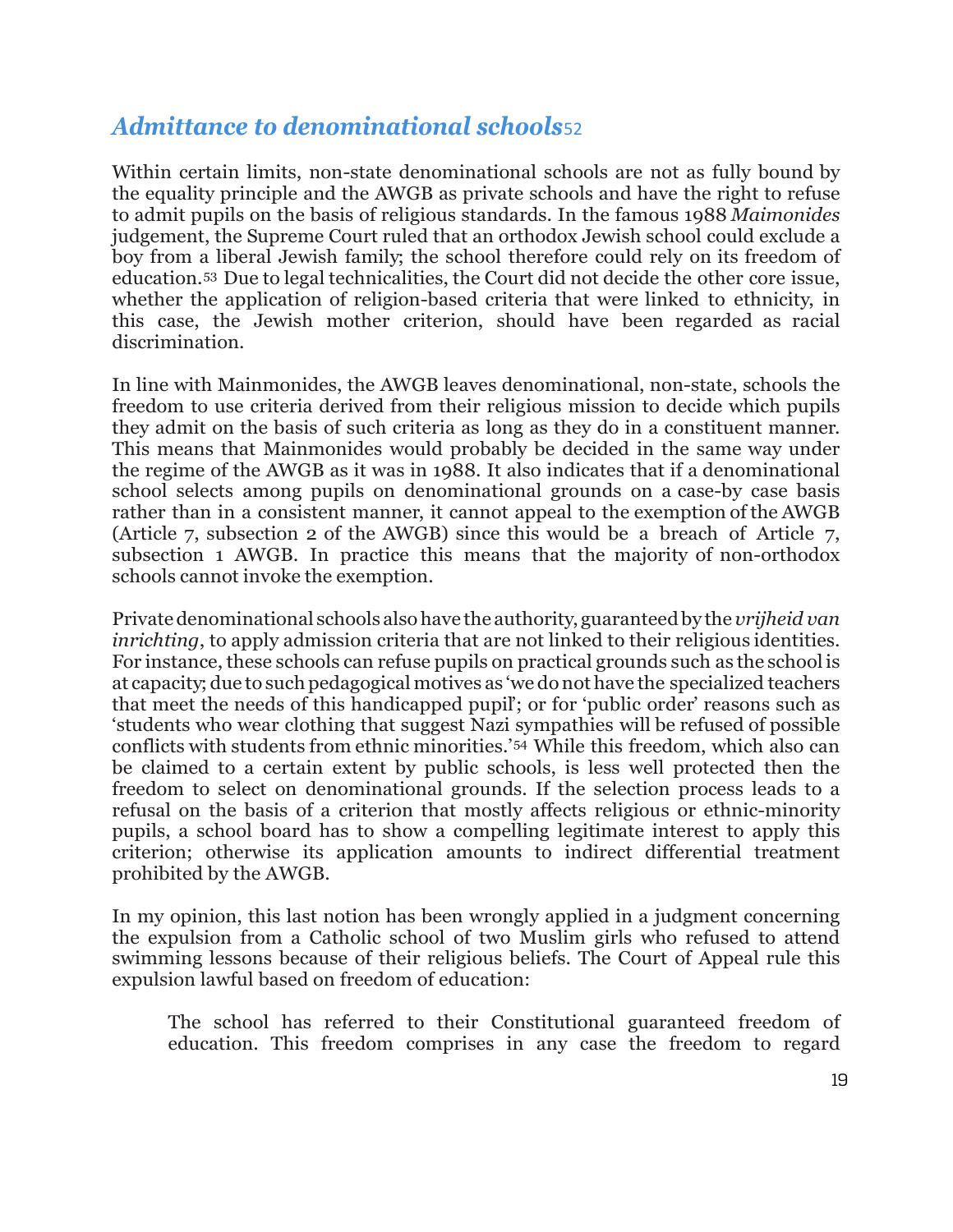swimming-lessons as a necessary part of the curriculum; in this regard the board is also free to teach this in 'mixed' classes, and to appoint male teachers.[55](#page-32-6)

The Court allowed the school board a margin of discretion that is too wide; the board's decision was not based on a religious view, *vrijheid van richting*, and was not grounded on the Catholic identity of the school, but merely on its general pedagogical freedom, *vrijheid van inrichting*, which is less well protected than its religious autonomy.

The relationship between an institution for private education and the parents/pupils can be qualified as a private law educational agreement.

## *South Africa*

South Africa has like the most of the countries in the world the concept of public and private schools. They vary according to character, size, quality of education, and financial advantages.

The Member of the Executive Council of province who is responsible for education in that province must provide public schools for the education of learners out of funds appropriated for this purpose by the provincial legislature.[56](#page-32-7) A public school may be an ordinary public school or a public school for learners with special education needs.[57](#page-32-8) The provision of gender-specific public schools is not prohibited. Every public school is a juristic person, with legal capacity to perform its functions in terms of the *South African Schools Act 1996*.[58](#page-32-9) The governance of every public schools is vested in its governing body.[59](#page-32-10) A governing body stands in a position of trust towards the school.<sup>[60](#page-32-11)</sup>

The governing body consists of a majority of parents (the representatives of the parent community), a number of educators, administrative staff and, in the case of secondary schools, also learners. It is responsible for the governance of the school.<sup>[61](#page-32-12)</sup> In terms of section 23 subsection 9 of the *South Africa Schools Act*, the number of parent members must comprise one more than the combined total of the other members of the governing body who have voting rights. The fact that parents make up the majority on the governing body demonstrates the importance of their involvement and constitutes the principle of partnership and mutual responsibility in a public school.<sup>[62](#page-32-13)</sup>

The state must fund public schools from public revenue on an equitable basis in order to ensure the proper exercise of the rights of learners to education and the redress of past inequalities in education provision.[63](#page-32-14) The Minister of Education must determine norms and minimum standards for the funding of public schools after consultation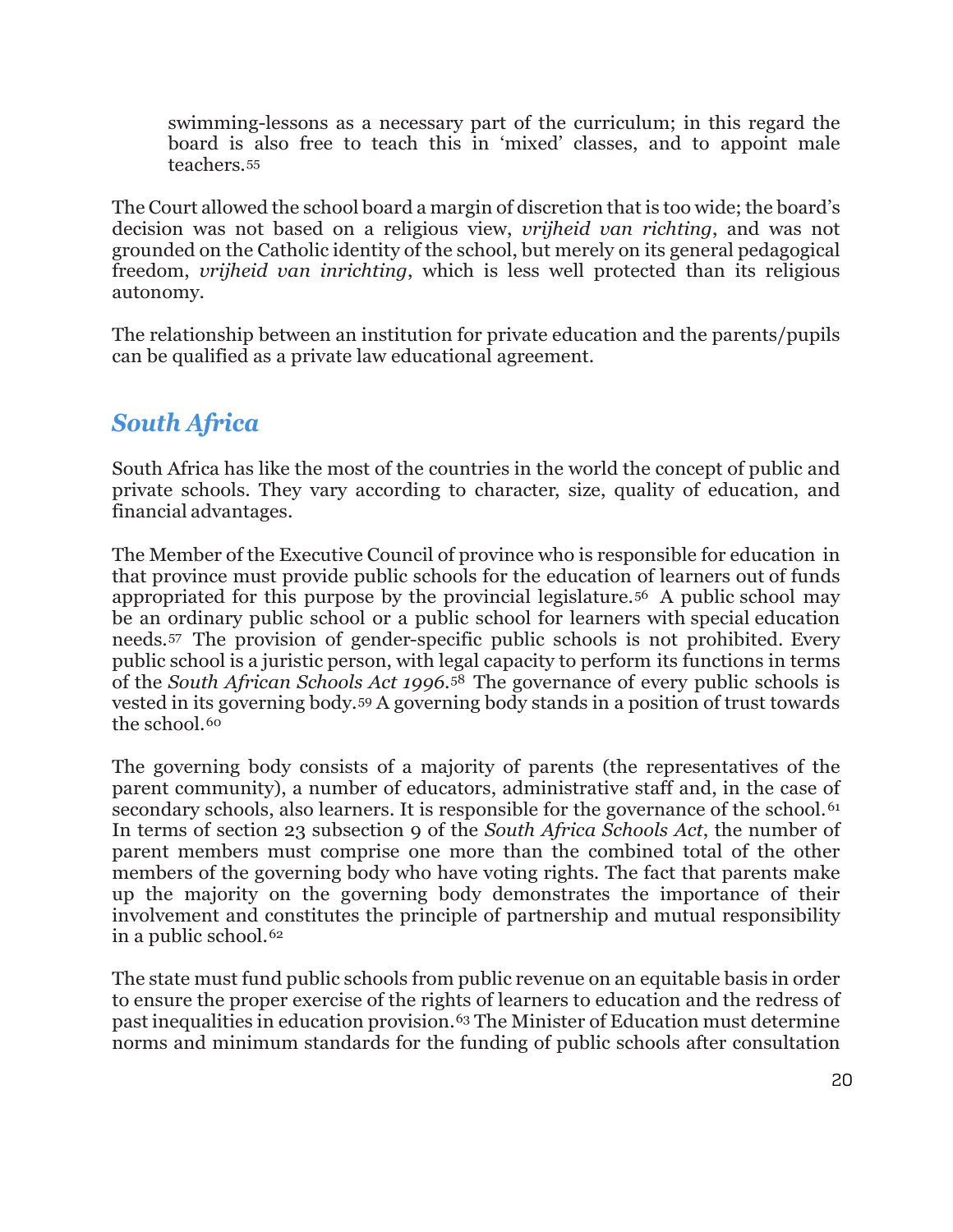with the Council of Education Ministers, the Financial and Fiscal Commission and the Minister of Finance.[64](#page-32-15)

Non-public schools are subject to direct and indirect means of state control, - chiefly through registration and funding. The question inevitably arises, 'how private (independent) are private (independent) schools'? Although they have a free choice of the type of education they provide (for example special, religious

– or culture – based) they have to meet certain conditions for registration and without registration they cannot (legally) survive.'[65](#page-32-16)

Everyone has the right to establish and maintain, at his own expense, independent educational institutions which meet some conditions.[66](#page-32-17) Private educational institutions cannot be used in ways that are inconsistent with the *Bill of Rights* as enclaves of apartheid and the perpetuation of past privilege.<sup>[67](#page-32-18)</sup>

The *South African Schools Act* (1996) promotes access, quality and democratic governance in the schooling system. It ensures that all learners have right of access to quality education without discrimination, and makes schooling compulsory for children aged 7 to 14.[68](#page-32-19)

The state is religiously neutral but public schools through their governing bodies are allowed to determine the ethos of the school.[69](#page-33-0) Public schools are allowed to conduct 'religious observances'[70](#page-33-1) and governing bodies are empowered to draw up an admission policy for public schools.[71](#page-33-2) According to Article 29 section 3 of the Constitution everyone has the right to establish and maintain, at their own expense, independent educational institutions that:

- (a) do not discriminate on the basis of race;
- (b)are registered with the state; and
- (c) maintain standards that are not inferior to standards at comparable public educational institutions.

According to Article 29 of the Constitution everyone has the right

- (a)to a basic education, including adult basic education; and
- (b)to further education, which the state, through reasonable measures, must make progressively available and accessible.

This right requires the state to provide sufficient schools, educators and support and other incidental services in order to ensure reasonable access to basic education for everybody. The right to education has a qualitative component too. The education has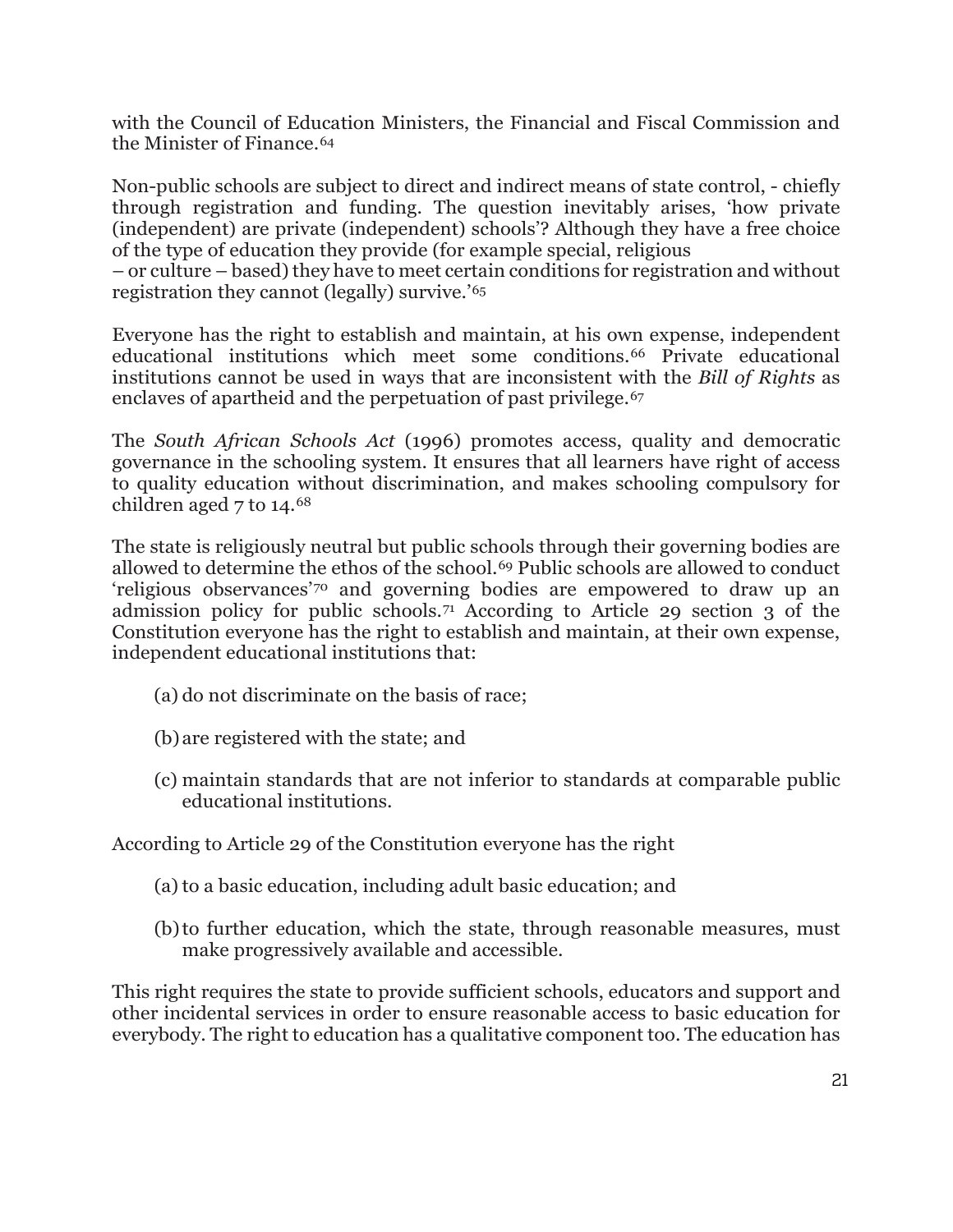to be 'adequate'. In the South Africa context, 'adequate' education could refer to a standard of education that empowers people to rise above the poverty cycle and complete effectively in the labour market, enables people to understand and enjoy their acquired democratic values, rights, and freedoms, encourages people to participate in and protect the fledgling democratic system, and enhances their feeling of self-worth as human beings.[72](#page-33-3)

According to Article 9 subsection 1 everyone is equal before the law and has the right to equal protection and benefit of the law. Subsection 2 of Article 9 provides that equality includes the full and equal enjoyment of all rights and freedoms. To promote the achievement of equality, legislative and other measures designed to protect or advance persons, or categories of persons, disadvantaged by unfair discrimination may be taken. Article 9 subsection 3 prescribes that the state may not unfairly discriminate directly or indirectly against anyone on one or more grounds, including race, gender, sex, pregnancy, marital status, ethnic or social origin, colour, sexual orientation, age, disability, religion, conscience, belief, culture, language and birth. The *South African Schools Act* stipulates that a public school must admit learners and serve their educational requirements without unfairly discriminating in any way.[73](#page-33-4)

# *Admission to state schools*

Section 29 does not contain an express right to equal access to educational institutions since it is covered by the equality rights guaranteed in section 9.

Equal access does not imply total equality, but equal opportunities to education according to very person's abilities, but equal opportunities to education according to every person's abilities and potential. Reasonable and justifiable admission requirements based on performance, language proficiency, and age may in other words be imposed.[74](#page-33-5) The *Promotion of Equality and Prevention of Unfair Discrimination Act* gives effect to section 9. In respect of education this act prohibits among others the unfair practices of unfair exclusion of learners form educational institutions, including learners with special needs.

While public schools may have a distinctive character, and even a religious one, the law stipulates that applicants may not be denied admission on the grounds that his or her parent does not subscribe to the mission statement of the school.[75](#page-33-6) This prohibition reflects seriously on the ability ofthe governing body to manage the school according to the needs of the democratically/traditionally accepted ethos of the school[.76](#page-33-7)

A Head of Department, after consultation with representatives of governing bodies, may determine feeder zones for ordinary public schools, in order to control the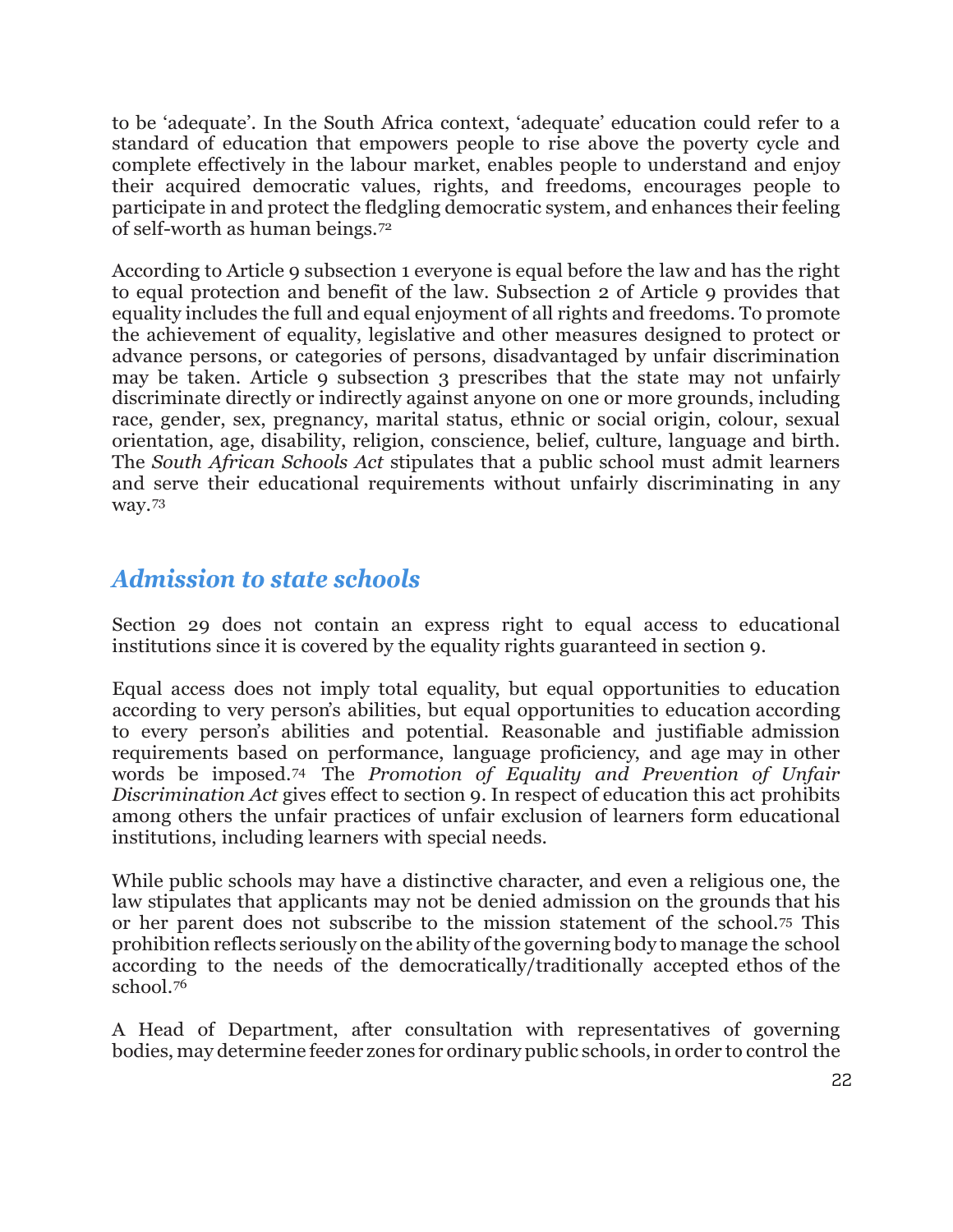learner numbers of schools and coordinate parental preferences. Such feeder zones need not be geographically adjacent to the school or each other.[77](#page-33-8) A learner who lives outside the feeder zone is not precluded from seeking admission at whichever school he or she chooses. However, access to a chosen school cannot be guaranteed.[78](#page-33-9) The Regulations concerning Admission Policy for ordinary Pubic Schools are largely silent with respect to the party who possesses the ultimate power who determine the extent to which a school admission policy must take the interests of non-domicile learners seriously.[79](#page-33-10)

A learner who lives within the feeder zone of a school A must be referred to the neighbouring school B, if school A is oversubscribed. If school B is oversubscribed an alternative school within a reasonable distance must be found by the Head of Department. If that is not possible, School A must admit the learner.<sup>[80](#page-33-11)</sup> The preference order of admission is: (a) learners whose parents live in the feeder zone, in their own domicile or their employer's domicile (b) learners whose parent's work address is in the feeder area or; (c) other learners: first come first served.

In public education the governing body of a public school may not administer any test related to the admission of a learner to a public school, or direct or authorise the principal of the school or any other person to administer such test.<sup>[81](#page-33-12)</sup> By test is especially meant language test (South Africa is a multi-lingual nation). Nevertheless schools with a specific field of study are competent to select pupils on the basis of aptitude without administering a test. A school with specific field of study must have lager feeder zones to accommodate learners with specific aptitudes, interests or needs.[82](#page-33-13) The prohibition of administering a test doesn't apply in private education.

## *Admittance to (denominational) non-state schools*

Private schools operate in terms of contracts between the school and the parents. As long as they do not violate Article 9 of the South African Constitution they can select learners as they wish.<sup>[83](#page-33-14)</sup> They can require pupils to subscribe the mission statement of the school. In this context discrimination can take place. Nevertheless a non-state school cannot be registered by a Head of Department if the admission policy discriminates on the grounds of race.[84](#page-33-15) A non-state school ca be declared as a public school on the basis of an agreement. If such a shift is implemented the non-state school can no longer refuse admission on the ground that the parents do not subscribe to the mission statement of the school.<sup>[85](#page-33-16)</sup>

#### *Comparative conclusions*

England is the only country that has no written Constitution. The Constitution is an uncodified one. The Constitution of the United Kingdom is the set of laws and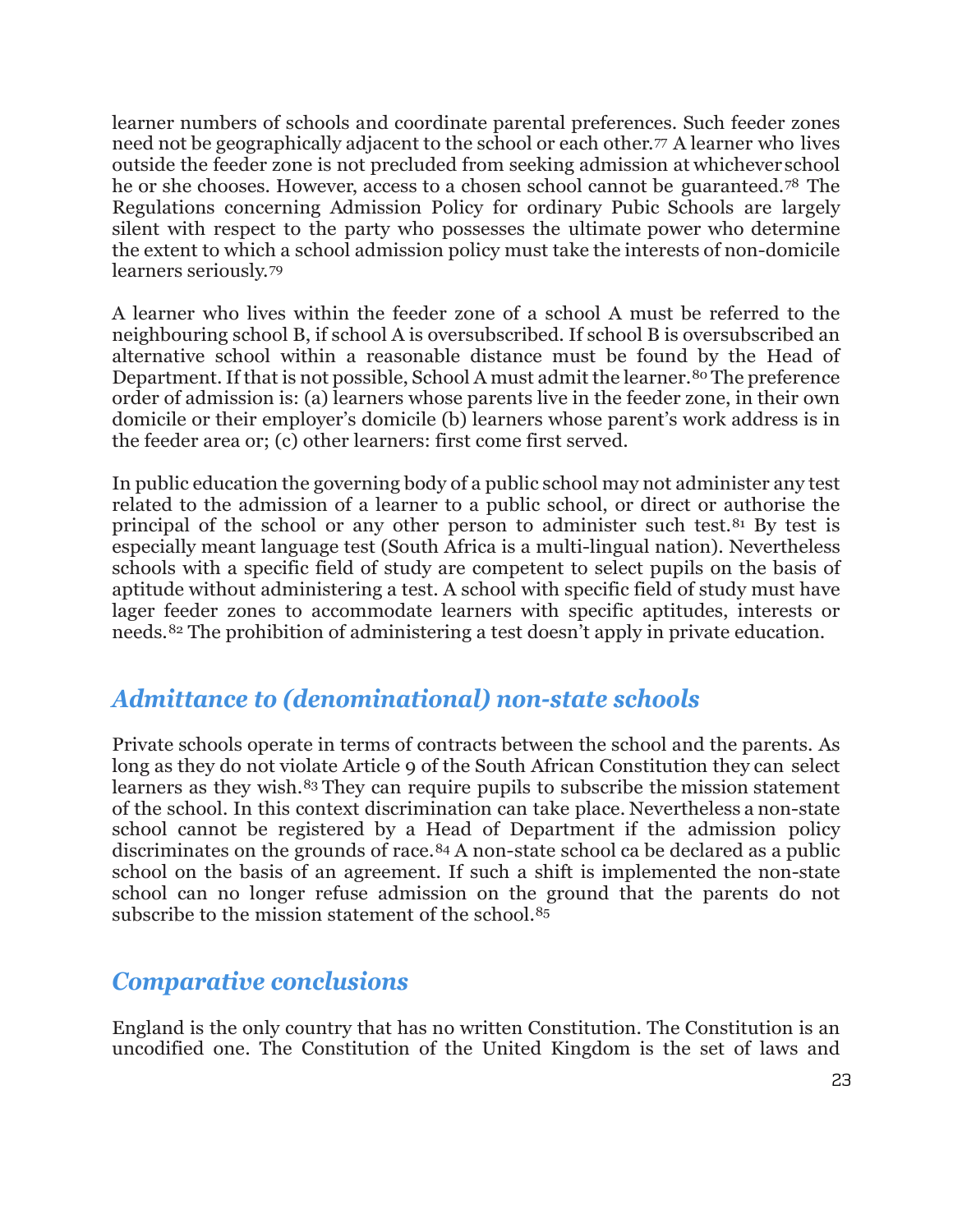principles under which the United Kingdom is governed. The extent of regulation of the system of admission by the Constitution depends. In the Netherlands and Flanders this is strongly the case. In the remaining countries this to a lesser extent the case.

In all of the examined educational systems, freedom of school choice is a fundamental principle for admission.

# *More applicants than the maximum capacity of the school*

In *Flanders* registration depends upon acceptance of the pedagogical project of the school. The Flemish Minister of education insists that parents who agree with the pedagogical project of the school cannot be placed on a waiting list. Maybe there is another solution. A school could define its pedagogical project for example in that way that it belongs to his essential objectives of the education, to provide on the one hand a sufficient number of pupils from the neighborhood to ensure the local embedding, on the other hand, a contingent of pupils for whom a risk factor applies on the basis of the *Equal Opportunities Decree*. The school board shares this with the parents and then opens an application list which overflows the notifications of the already announced start day for effective registration. In Flanders it is accepted that several schools organize a centralized application system. Parents apply for several schools and pass on the school they first prefer, secondly prefer and so on. If the school of first preference is full, then the next school has to admit the pupil and so on. This allocation policy may not be discriminatory.

On the basis of the *Dutch Primary Education Act* it is possible that the Commune Council, in the interest of an effective distribution of pupils about public schools, may divide the territory of the commune in school districts. The admission to a public school is effected in accordance with the established school districts, unless the parents of a pupil notify in a letter to the school board that they want their child to attend another school district. This 'unless-clause' according to the Minister of OCW Pais constitutes a recognition of the right of parents to the school of their choice.

Beside the division of a commune in school districts, the Dutch school board can ascertain a maximum capacity. If the school board has established such a limit, only in the case of a complete exhaustion of the capacity can a pupil be denied. A school can create a waiting list for pupils eligible to be admitted to the school. When on the registration date the absorption capacity is not exceeded all pupils can be admitted and make a selection on the basis of the principles of equality and nondiscrimination.

In *England* if a school is oversubscribed, rational criteria laid down in the school's or local authority's admissions policy may be applied to determine priority for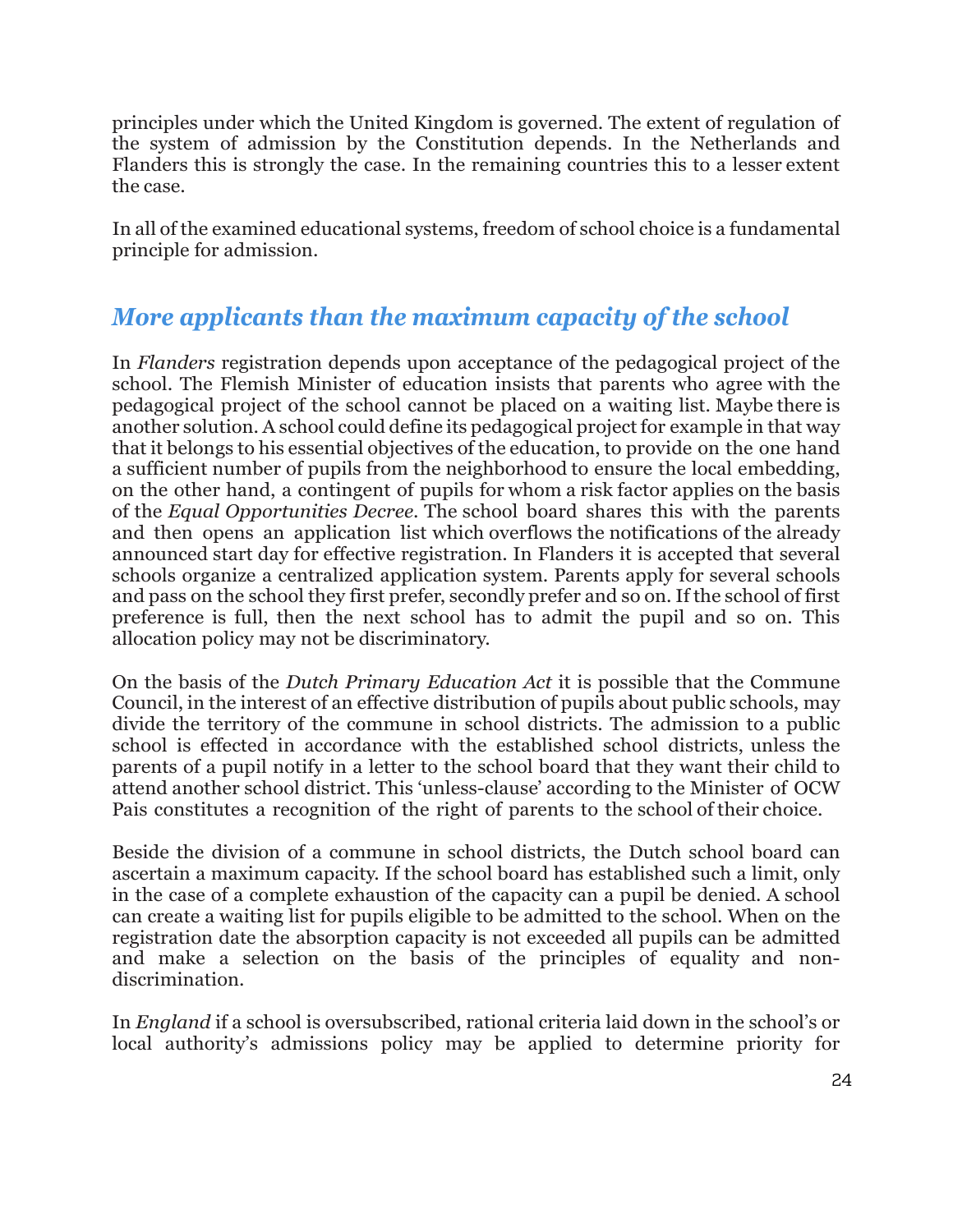admission. The local authorities have to make objectively fair decisions via a fair process. In case of exceeding the capacity of the school schools are allowed to use waiting lists. According to article 2.14 of the *Schools Admissions Code* each admission authority must maintain a clear, fair and objective waiting list for at least the first term of the academic year of admission, stating in their arrangements that each added child will require the list to be ranked again in line with the published oversubscription criteria. Priority must not be given to children based on the date their application was received or their name was added to the list. Looked after children, previously looked after children, and those allocated a place at the school in accordance with a Fair Access Protocol, must take precedence over those on a waiting list.

In *Germany* it is allowed to establish catchment zones by state legislation on the basis of which pupils are allocated on different schools. Such a measure can be annulled because of declining student numbers. Some federal states have legal provisions for the procedure that have to be taken account when the absorption capacity of the school is exceeded. The school board has discretion whether to admit a pupil who wants to be placed outside the catchment; the courts judge these decisions by such criteria as the proximity of the school to the parental home, the absorption capacity of the school, the capability of the school to accept a student who falls in the catchment area, and special personal circumstances.

In *South Africa* a Head of Department, after consultation with representatives of governing bodies, may determine feeder zones for ordinary public schools, in order to control the learner numbers of schools and coordinate parental preferences. Such feeder zones need not be geographically adjacent to the school or each other. If a feeder zone is created must be given precedence to a learner who lives in the feeder zone of a school or who resides with or her parents at an employer's home in the feeder zone. A learner who lives outside the feeder zone is not precluded from seeking admission at whichever school he or she chooses. However, access to a chosen school cannot be guaranteed.

In all the countries which are discusses in this Article the establishment of catchment zones is allowed. Only in the Netherlands the catchment zones are not legally binding. Waiting lists are sometimes officially allowed (England and the Netherlands), sometimes they are not (Flanders). In the context of selection on the basis of a maximum absorption capacity rational criteria should be taken into account, especially the principle of non-discrimination.

## *Selection on the basis of ability or aptitude for the school*

While the Flemish Equal Opportunities Decree contains for every child the right to enroll in the school chosen by the parents, admission conditions can only be set by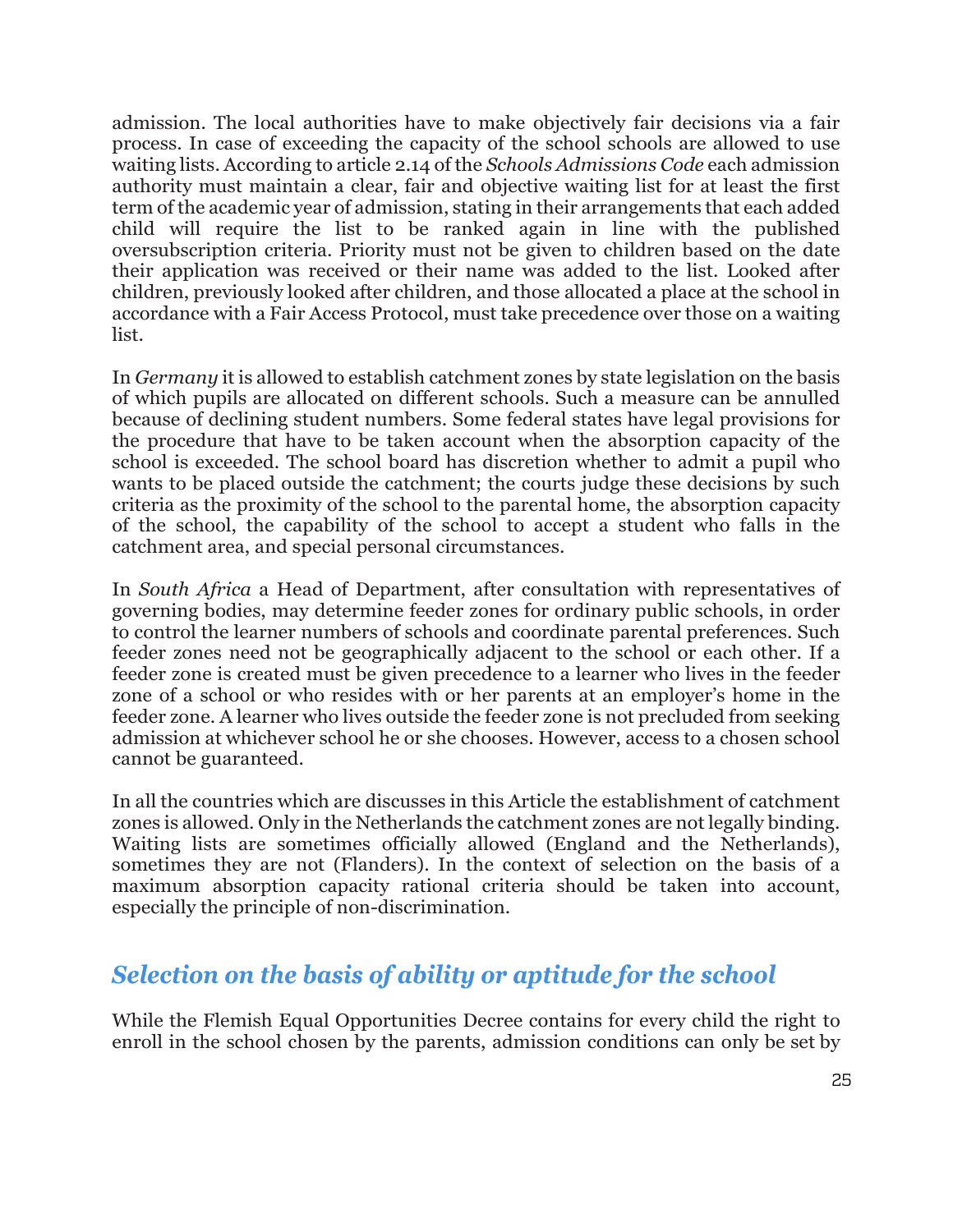law. For primary education admission conditions are adopted in the Decree primary education Union.

In secondary education admission conditions are laid down in the Decree Secondary Education. The most important condition is the obligation of having a certificate of a successful completion of primary education. On this main line some exceptions apply.

In England specialist schools are permitted to select of up to 10 per cent of their pupils on the basis of aptitude for the relevant specialisation. No admission arrangements for a maintained school may make provision for selection by ability unless— they make provision for a permitted form of such selection; or the school is a grammar school. Tests for all forms of selection must be clear, objective, and give an accurate reflection of the child's ability or aptitude, irrespective of sex, race, or disability. It is for the admission authority to decide the content of the test, providing that the test is a true test of aptitude or ability.

In Germany it is legally permitted to refuse a request for admission on the basis of the suitability of the student for the education of the school. This is in particularly important in the case of transition from schools for primary education (*Grundschule*) to further schools. At the level of the states is controlled how the suitability of a pupil to a school is established. Although German state law places the freedom of school choice by the parents strongly in the foreground, this does not guarantee admission to the school if the student is not suitable to follow education at a school

Selection on the basis for ability or aptitude for the school is not allowed in Dutch primary education. It is permitted, even prescribed in secondary education.

In South-Africa public education the governing body of a public school may not administer any test related to the admission of a learner to a public school, or direct or authorise the principal of the school or any other person to administer such test. With test is especially meant language test. Nevertheless schools with a specific field of study are competent to select pupils on the basis of aptitude without administering a test. A school with specific field of study must have lager feeder zones to accommodate learners with specific aptitudes, interests or needs. The prohibition of administering a test doesn't apply in private education.

### *General conclusions selection on the basis of ability or aptitude for the school*

In most countries selection on the basis of ability or aptitude for the school is allowed. Only in Flanders is this not possible. In South Africa selection on the basis of test, f.eg. language test, is not allowed. In England tests for all forms of selection must be clear, objective, and give an accurate reflection of the child's ability or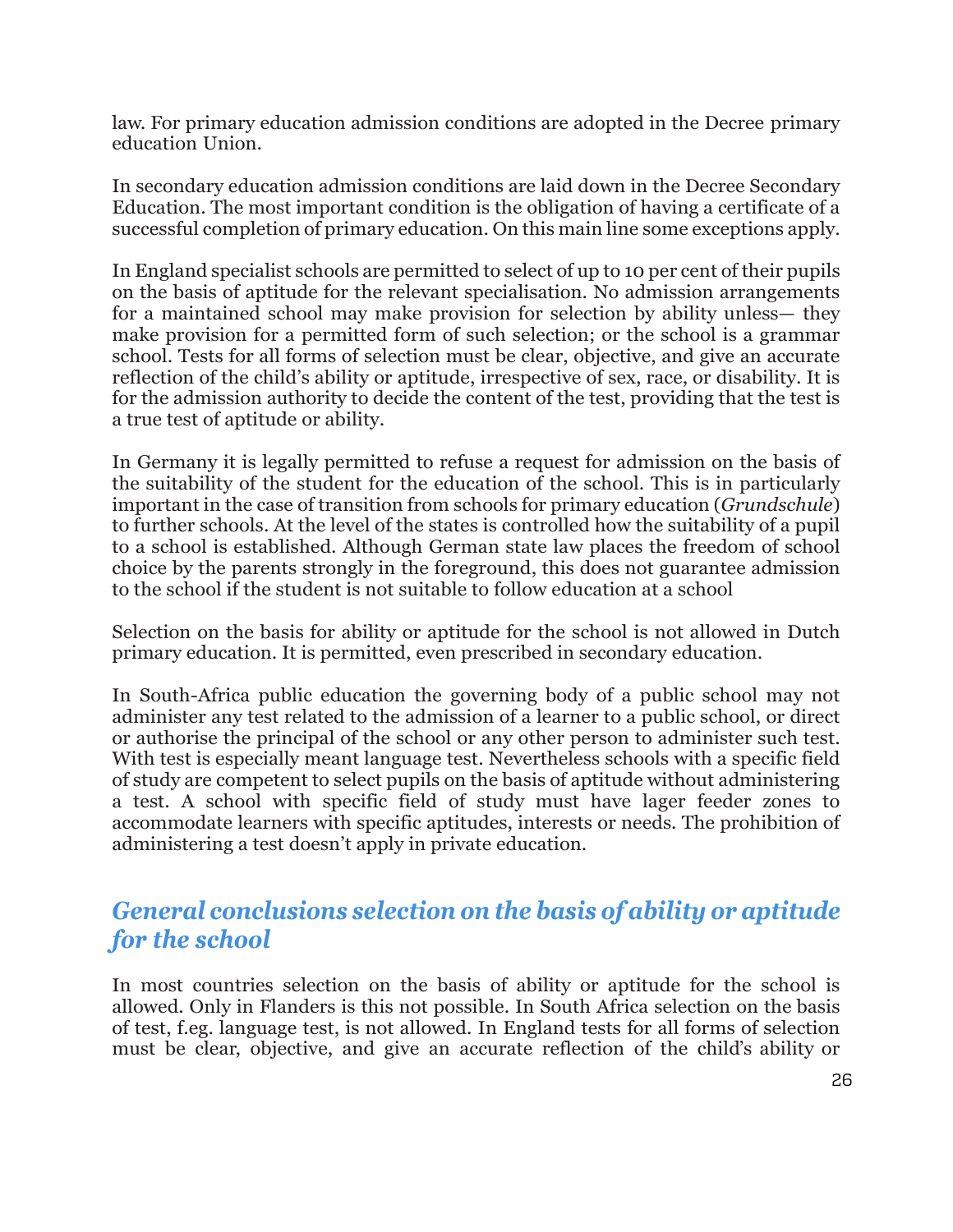aptitude, irrespective of sex, race, or disability. It is up to the admission authority to decide the content of the test, providing that the test is a true test of aptitude or ability.

### *Admittance to denominational schools*

Despite the freedom of education, since the *Equal Opportunities Decree* in Belgium a 'free' (independent) school has the obligation to admit any pupil when its parents ask for and subscribe to the educational project of the school. According to Article III. 1 § 1 DGOK-I third sentence the enrollment will be taken after consent of the parents with the educational project of the school and the school regulations.

In England for denominational state schools article 91 of the *School Standards and Framework Act 1998* makes provision for the inclusion in the admission arrangements for a foundation or voluntary aided school which has a religious character of arrangements in respect of the admission of pupils to the school for preserving the religious character of the school ('special arrangements'). Where any special arrangements desired by the governing body of such a school are agreed to by the local authority the governing body may incorporate them in the proposed admission arrangements for a school year. A denominational state school is not completely autonomous in the use of denominational criteria for the admission. Under the equality laws which apply to all schools, religious schools cannot favour children from a particular faith, unless the number of applications exceeds the number of places available. If a religious school is oversubscribed it is allowed to apply pre-determined admissions rules relating to the school's faith when selecting pupils. These rules may be set by the school or religious organisation but must be clear and objective.

Non state schools can be denominational and non-denominational. The relationship between the school and the parents in the case of non-state schools is essentially based on contract rather than being based on a statutory relationship as with parents of pupils attending state schools. There is therefore far more freedom to negotiate terms. For this reasons most of education law legislation is not applicable. So the provisions of the *School Standards and Framework Act* concerning admission are not applicable. General British non-discrimination law is nevertheless directly applicable. This legislation is important for the exceeding of the admission capacity of the school and the use of denominational criteria.

Denominational non state schools are allowed to apply denominational criteria on the admittance of students. Non-discrimination law demands this is only allowed when the school is oversubscribed and when the admission rules are pre- determined, clear and objective. Race-discrimination is not allowed.

In Germany within the context of admission the interests of the confessional public schools which are focused on homogeneity and the free school choice of the parents can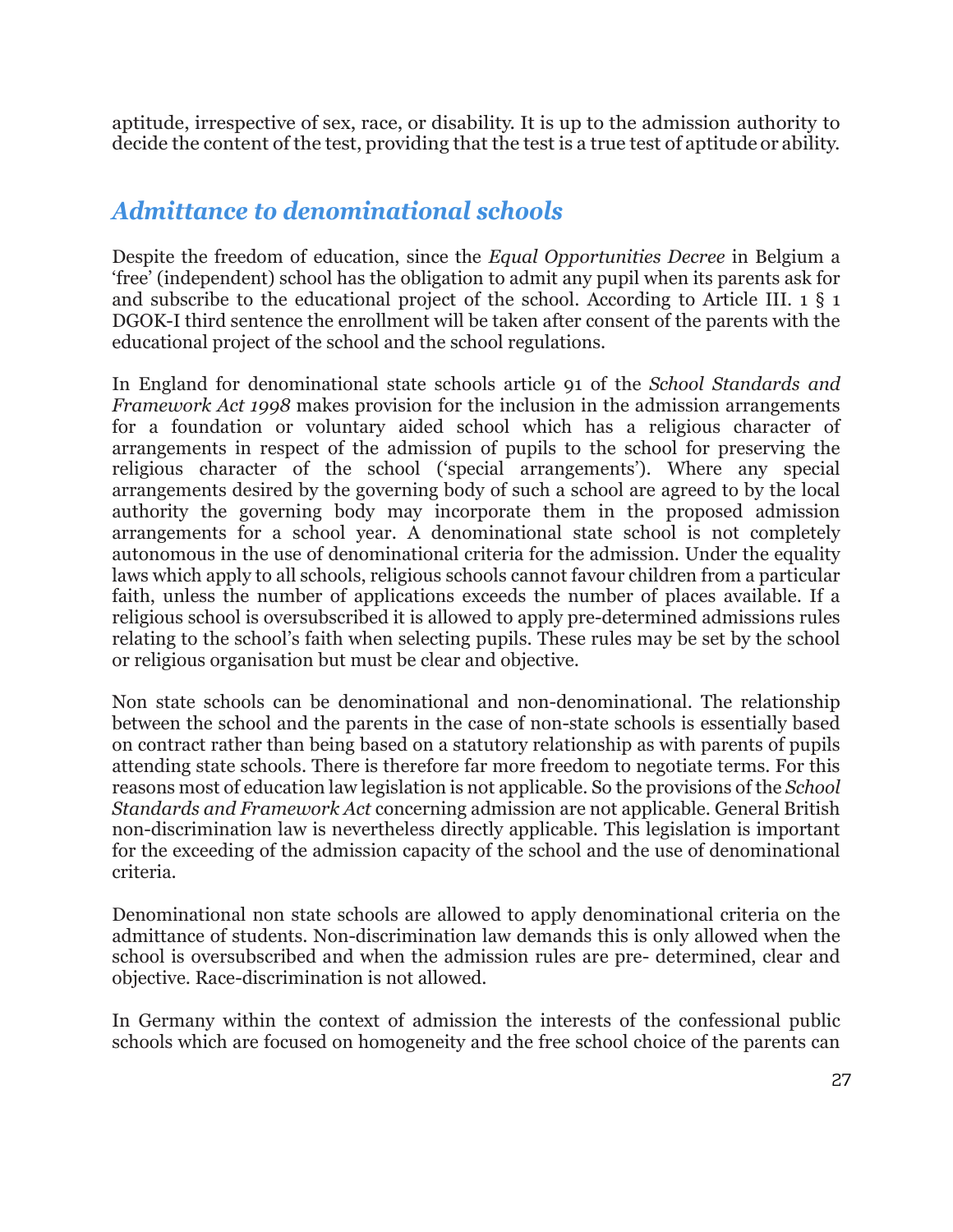collide. In the case-law the precedence is given to the special character of a public confessional school in that sense that when pupils can find a school that is within a reasonable distance to the school they can be refused. The non-adherence to the religion of the school constitutes only then no legitimate ground for refusing the child the access to the public confessional school, when the parents expressly desire the religious education of their children from that public confessional school. This is only considered as being credible if this simultaneously comprises the participation in the religious education of the school.

Private schools are, in theory, in Germany free to admit pupils who, in the school's judgement, are most likely to benefit from their programs and confession. They may not, however, exercise selection in such a way that only children from wealthy families are admitted, since the Constitution makes a condition of the approval of private schools that this does not result in 'segregation of pupils according to the means of the parents' (Article 7, subsection 4 Constitution). States can, if they choose, require private schools that are recognized as equivalent to public schools to employ similar admission procedures.

In the Netherlands within certain limits, non-state denominational schools are not as fully bound by the equality principle and the Dutch *General Equal treatment Act* as state schools and have the right to refuse to admit pupils on the basis of religious standards. When a refusal is grounded on denominational criteria, this right is protected by the *vrijheid van richting*, the freedom of education guaranteed by Article 23 of the Constitution. In the famous 1988 Maimonides judgement, the Supreme Court rules that an orthodox Jewish school could exclude a boy from a liberal Jewish family, the school therefore could rely on its freedom education.

In line with the Mainmonides judgment, the AWGB leaves denominational, non- state, schools the freedom to use criteria derived from their religious 'mission' to decide which pupils they admit on the basis of such criteria as long as they do in a constituent manner. This means that Mainmonides would probably be decided in the same way under the regime of the AWGB as it was in 1988. It also indicates that if a denominational school selects among pupils on denominational grounds on a case-by case basis rather than in a consistent manner, it cannot appeal to the exemption of the AWGB (Article 7, subsection 2 of the AWGB) since this would be a breach of Article 7, Section 1 AWGB. In practice this means that the majority of non-orthodox schools cannot invoke the exemption.

In South Africa private schools operate in terms of contracts between the school and the parents. As long as they do not violate Article 9 of the South African Constitution they can select learners as they wish. They can require pupils to subscribe the mission statement of the school. In this context discrimination can take place. Nevertheless a non-state school cannot be registered by a Head of Department if the admission policy discriminates on the grounds of race. A non-state school can be declared as a public school on the basis of an agreement. If such a shift is implemented the non-state school can no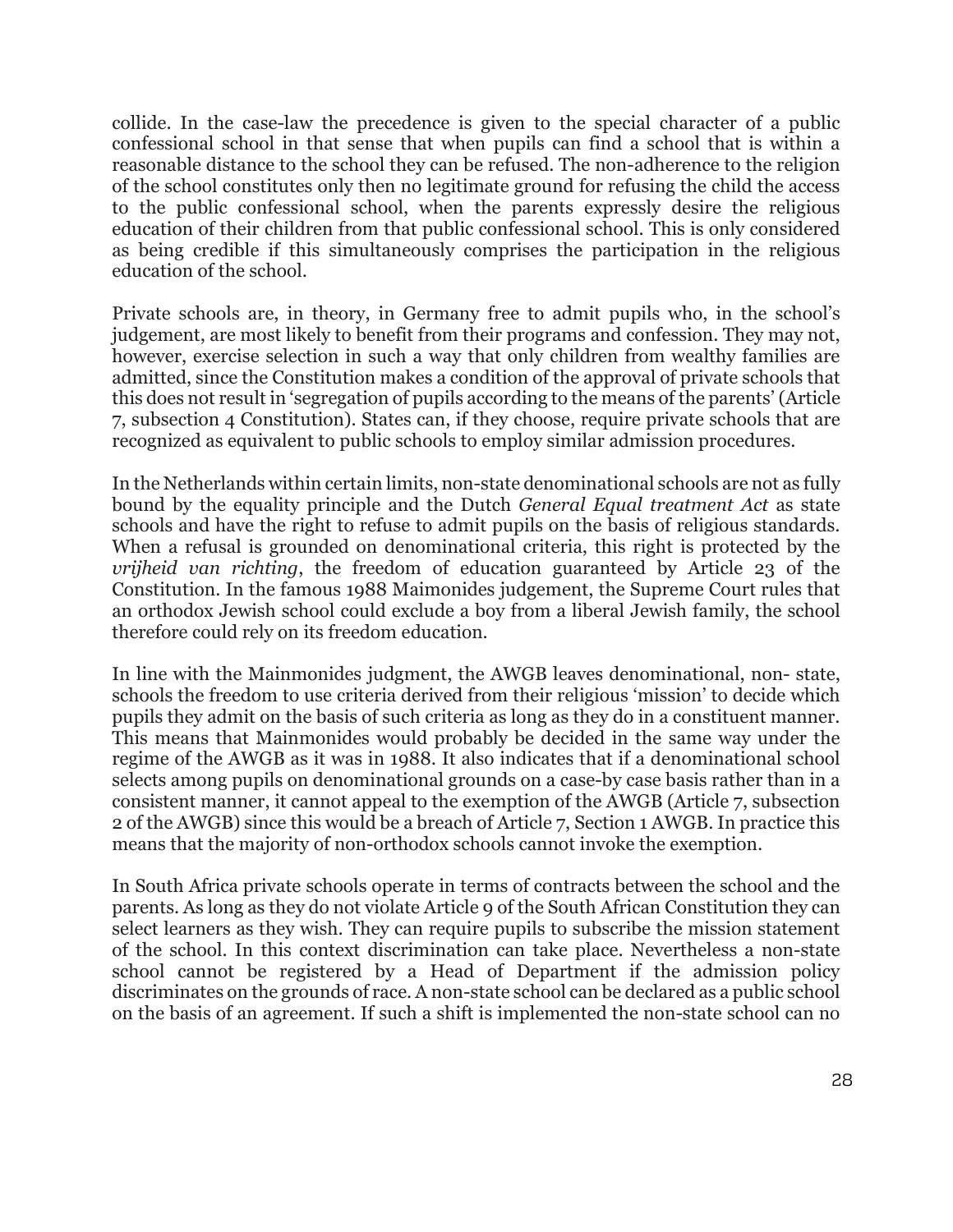longer refuse admission on the ground that the learner does not subscribe to the mission statement of the school.

#### *General conclusions admittance to denominational schools*

In Belgium a 'free' (independent) school has the obligation to admit any pupil when its parents ask for and subscribe to the educational project of the school. In the remaining countries denominational schools are allowed to refuse to admit pupils on the basis of religious standards. In this regard denominational schools are not bound by the equality principle. Discrimination on the grounds of race is nevertheless not permitted. In England the use of denominational criteria for admission by denominational state schools is further restricted by the rule that denominational state schools cannot favour children from a particular faith, unless the number of applications exceeds the number of places available. If a denominational school is oversubscribed it is allowed to apply pre-determined admissions rules relating to the school's faith when selecting pupils.

[The author thanks B. Steen (lic.) for his comments on the Belgium paragraph, Dr. P. Meredith for his comments on the English paragraph and Dr. H. Füssel for his comments on the German paragraph.]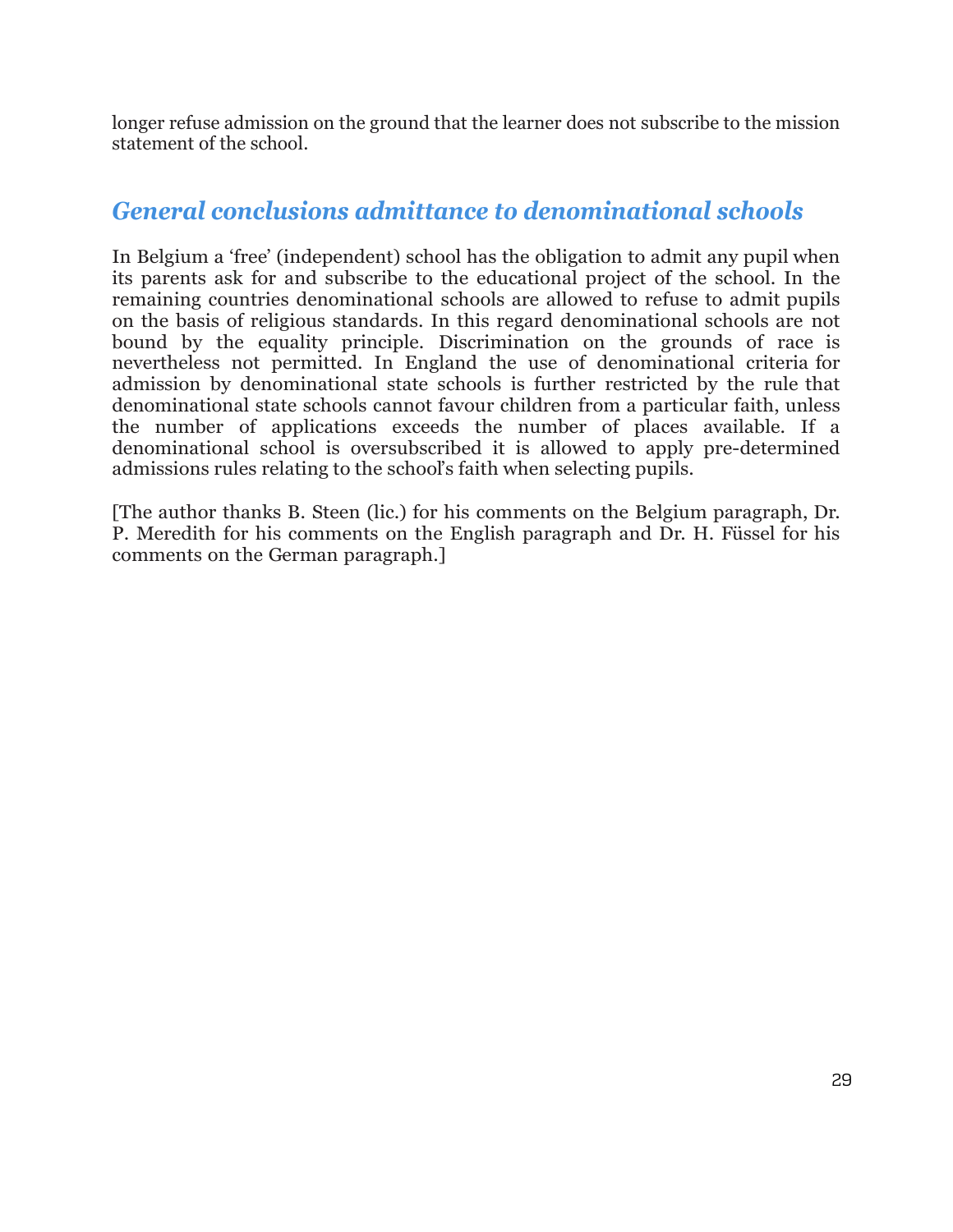#### *Endnotes*

<span id="page-29-0"></span><sup>1</sup> Charles C. Russo, Douglas J. Stewart & Jan de Groof, 'Introduction' in: Charles C. Russo, Douglas J. Stewart & Jan de Groof, *The educational rights of students. International perspectives on demystification the Legal issues*, Lanham, New York, Toronto, Plymouth UK: Rowman & Littlefield Education: 2007, pp. 3-4.

<span id="page-29-1"></span><sup>2</sup> Court of Arbitration, no. 28-92, April 2, 1992, *B.S*., May 14, 1992, 10.991.

<span id="page-29-2"></span><sup>3</sup> V 97/98, 1058-1 G.

 $\overline{a}$ 

<span id="page-29-3"></span><sup>4</sup> Dutch Education Council, *Vaste grond onder devoeten*, Den Haag: 2002, p. 64.

<span id="page-29-4"></span><sup>5</sup> Ministerial letter BaO 2003-001 of 21 January 2003 and SO 2003-001 of 21 January 2003.

- <span id="page-29-5"></span><sup>6</sup> R. Verstegen, 'Gelijke onderwijskansen in de Vlaamwe gemeenschap, in: F.H.J.G. Bekelmans, C.W. Noorlander & R. Verstegen, *Gelijke onderwijskansen*, Preadviezen Vereniging voor Onderwijsrecht, Sdu Uitgevers, Den Haag, 2003, p. 94.
- <span id="page-29-6"></span><sup>7</sup> Advice Raad van State, Parl. St. VI. Parl. 2001/02, nr. 1153-1. Court of Arbitration, nr. 131- 2003, 8 October 2003. See: J. de Groof, 'Het onderwijs is vrij (art. 24 § 4, al. G.W.). Zienswijzen van het Arbitragehof en de Raad van State omtrent de onderwijsvrijheid, *Tijdschrift voor Onderwijsrechten Onderwijsbeleid,* 2006-2007, nr.2-3-4, p. 124-167.

<span id="page-29-7"></span><sup>8</sup> [<http://www.goodschoolsguide.co.uk/schools/uk-schools/state-schools.html>](http://www.goodschoolsguide.co.uk/schools/uk-schools/state-schools.html).

- <span id="page-29-8"></span> $9$  Department for Education Statistical First Release SFR 09/2010. From the chapter about England.
- <span id="page-29-9"></span><sup>10</sup> See the Equality Act 2010.
- <span id="page-29-10"></span><sup>11</sup> Education Act 1996.
- <span id="page-29-11"></span><sup>12</sup> Disability Discrimination Act 1995, s 28C.
- <span id="page-29-12"></span><sup>13</sup> Race Relations Act (Amendment) AC 2000.
- <span id="page-29-13"></span><sup>14</sup> See Blair and Meredith in their country report about England in this book.
- <span id="page-29-14"></span><sup>15</sup> Article 94(1), School Standards and Framework Act.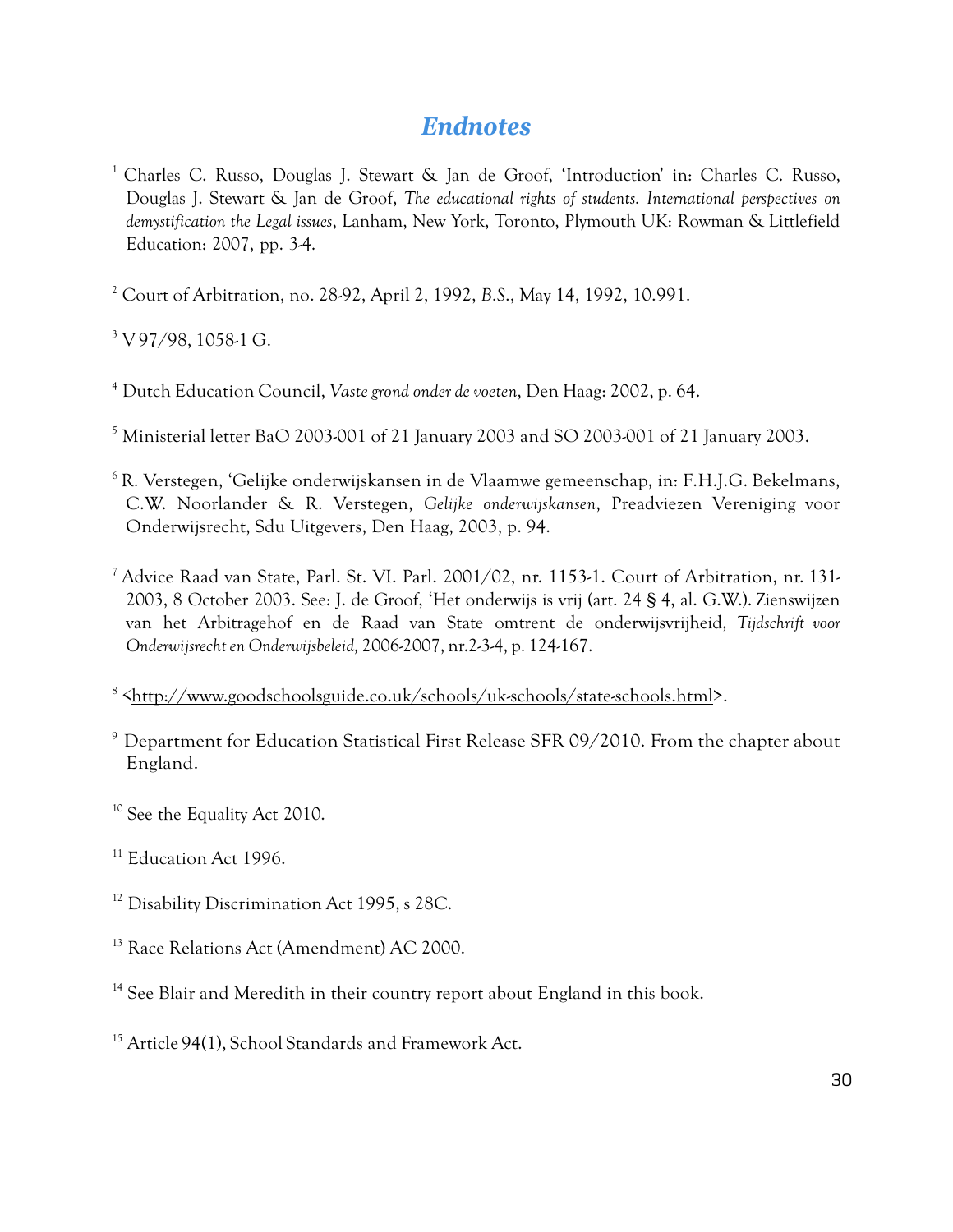<span id="page-30-0"></span><sup>16</sup> Article 94(2) School Standards and Framework Act.

 $\overline{a}$ 

<span id="page-30-1"></span><sup>17</sup> Article 86(3) School Standards and Framework Act.

<span id="page-30-2"></span><sup>18</sup> Article 89(1) School Standards and Framework Act.

<span id="page-30-3"></span><sup>19</sup> Article 89 (2) School Standards and Framework Act.

- <span id="page-30-4"></span><sup>20</sup> Article 93 (1) School Standards and Framework Act..
- <span id="page-30-5"></span> $21$  The admissions authority for the school is required to set an admissions number, and regulations make provision for the calculation of this number, taking into account the 'net capacity formula'.
- <span id="page-30-6"></span><sup>22</sup> The Queen on the Applications of the Mayor and Burgesses of the London Borough of Hounslow vs. The School *Admission Appeals Panels* [2001] EWHC Admin 732, [2002] ELR 309.
- <span id="page-30-7"></span><sup>23</sup> Article 91 (2) School Standards and Framework Act.
- <span id="page-30-8"></span><sup>24</sup> The Queen on the Applications of the Mayor and Burgesses of the London Borough of Hounslow vs. The School *Admission Appeals Panels* [2001] EWHC Admin 732, [2002] ELR 309.

<span id="page-30-9"></span><sup>25</sup> R*(E) v Governing Body of JFS* [2009] EWCA Civ 626 (25 June 2009).

<span id="page-30-10"></span><sup>26</sup> *R(E) v Governing Body of JFS* [2009] ELR 15.

<span id="page-30-11"></span><sup>27</sup> *Mandla v Dowell Lee* [1983] 2 AC 548.

<span id="page-30-12"></span><sup>28</sup> N. Niehues, *Schul- und Prüfungsrecht,* Band 1 Schulrecht, München: Verlag C.H. Beck 1994, p. 4.

- <span id="page-30-13"></span><sup>29</sup> I. Richter, 'Germany', in: Charles C. Russo, Douglas J. Stewart & Jan de Groof, *The educational rights of students. International perspectives on demystification the Legal issues*, Lanham, New York, Toronto, Plymouth UK: Rowman & Littlefield Education: 2007, p. 73.
- <span id="page-30-14"></span><sup>30</sup> J. Staupe, *Schulrecht von A-Z*, 5 2001, München: Deutscher Taschenbuch Verlag 2001, p. 157; Niehues 1994, p. 277.

<span id="page-30-15"></span><sup>&</sup>lt;sup>31</sup> Staupe 2001, p. 158.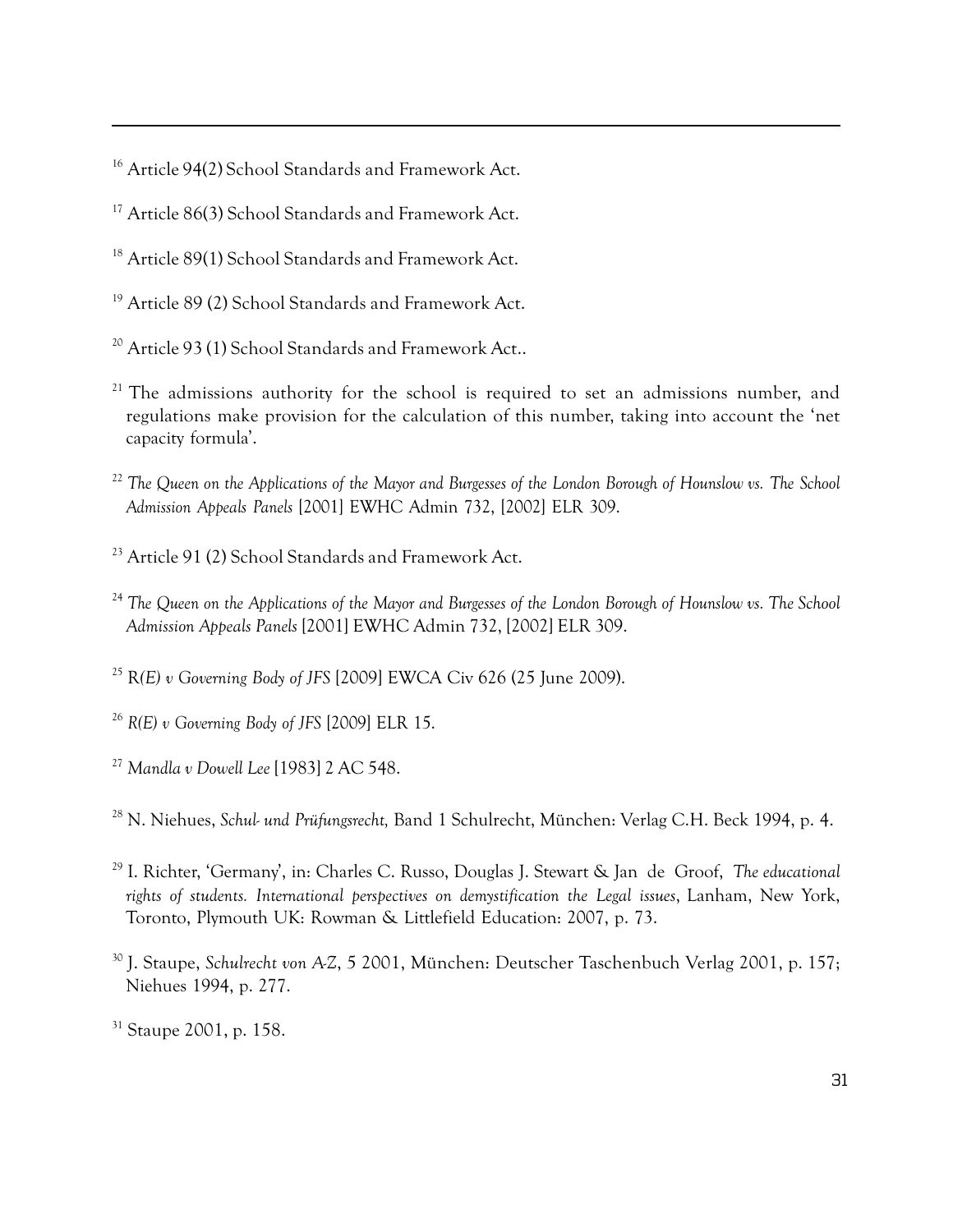<span id="page-31-0"></span>See Füssel in his countryreport about Germany in this book..

<span id="page-31-1"></span>H. Avenarius & H. Heckel, *Schulrechtskunde*, Nieuwied/Kriftel: Luchterhand 2012, p. X.

- <span id="page-31-2"></span> So the approval shall be given when private schools are not inferior to the state schools in terms of their educational aims, their facilities, or the professional training of their teaching staff, and when segregation of pupils according to the means of their parents will not be encouraged thereby. Further the approval shall be withheld if the economic and legal position of the teaching staff is not adequately assured.
- <span id="page-31-3"></span>BVerfGE 34, 165; 33, 303.

 $\overline{a}$ 

- <span id="page-31-4"></span>Avenarius & Heckel 2000, p. X.
- <span id="page-31-5"></span>BayVGH, BayVBL. 1998, 691.
- <span id="page-31-6"></span>VG Potsdam, LKV 1997, 138 (140).
- <span id="page-31-7"></span>Staupe 2001, p. 220.
- <span id="page-31-8"></span>Niehues 1994, p. 172-173.
- <span id="page-31-9"></span>Niehues 1994, p. 173.
- <span id="page-31-10"></span><sup>42</sup> See Füssel in his countryreport about Germany in this book..
- <span id="page-31-11"></span>Niehues 1994. p. 176.
- <span id="page-31-12"></span>Niehues 1994. p. p.176-177.
- <span id="page-31-13"></span>See Füssel in his country report about Germany in this book.
- <span id="page-31-14"></span> C.W. Noorlander & B.P. Vermeulen, 'Netherlands' in: Charles C. Russo, Douglas J. Stewart & Jan de Groof, *The educational rights of students. International perspectives on demystification the Legal issues*, Lanham, New York, Toronto, Plymouth UK: Rowman & Littlefield Education: 2007, p. 130-131.
- <span id="page-31-15"></span> Henk J.M. Hoefnagel & Ben Vermeulen, 'Recent Developments in Dutch legisaltion on Education', *European Journal for Education Law and Policy* 1997, nr. 1, pp. 155 ff.
- <span id="page-31-16"></span> Hoge Raad (Supreme Court) April 9, 1976, Nederlandse Jurisprudentie 1976, 409 (Terheijden).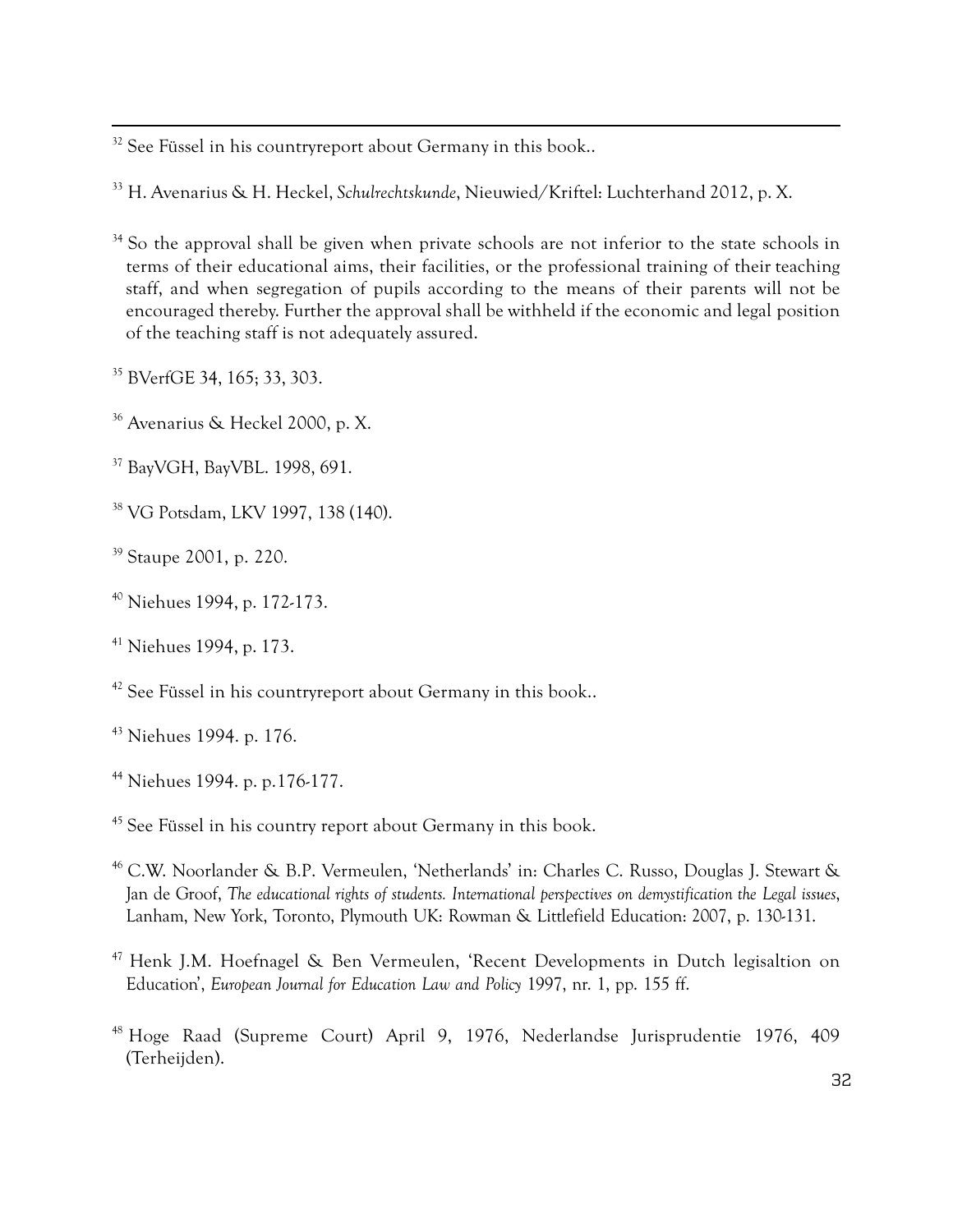<span id="page-32-0"></span>Vermeulen en Noorlander 2006, p. 132.

<span id="page-32-1"></span>*Staatsblad* 1994, 230.

 $\overline{a}$ 

- <span id="page-32-2"></span>*Kamerstukken II* 1979/80, 14 428, nr. 12, p. 52.
- <span id="page-32-3"></span>Vermeulen & Noorlander 2006, p. 132-134.
- <span id="page-32-4"></span>Hoge Raad January 22, 1988, Administratiefrechtelijke Beslissingen 1988, 96.
- <span id="page-32-5"></span>54Voorzieningenrechter Rb. Haarlem March 21, 2003, Adminstratiefrechtelijke Beslissingen 2003, 234 (with note by by Vermeulen).

<span id="page-32-7"></span><span id="page-32-6"></span> Hof Den Bosch September 5, 1989, Rechtspraak Vreemdelingenrecht 1989, 96. Article 12 subsection 1South Africa Schools Act 1996.

- <span id="page-32-8"></span>Article 12 subsection 3South Africa Schools Act 1996.
- <span id="page-32-9"></span>Article 15 South Africa Schools Act 1996.
- <span id="page-32-10"></span>Article 16 subsection 1 South Africa Schools Act 1996.
- <span id="page-32-11"></span>Article 16 subsection 2 South Africa Schools Act 1996.
- <span id="page-32-12"></span><sup>61</sup> Article 16 South African Schools Act 1996.
- <span id="page-32-13"></span> Prinsloo, 'State Interference in the Governance of Public Schools', *South Africa Journal of Education* 2006, Vol. 26(3), p. 357.
- <span id="page-32-14"></span>Article 34 subsection 1 South Africa Schools Act 1996.
- <span id="page-32-15"></span>Article 34 subsection 3 South Africa Schools Act 1996.
- <span id="page-32-16"></span>See R. Joubert en W. van Vollenhoven, in their countryreport about South Africa.
- <span id="page-32-17"></span><sup>66</sup> See paragraph:
- <span id="page-32-18"></span>See R. Joubert en W. van Vollenhoven, in their countryreport about South Africa.
- <span id="page-32-19"></span>See R. Joubert en W. van Vollenhoven, in their countryreport about South Africa.